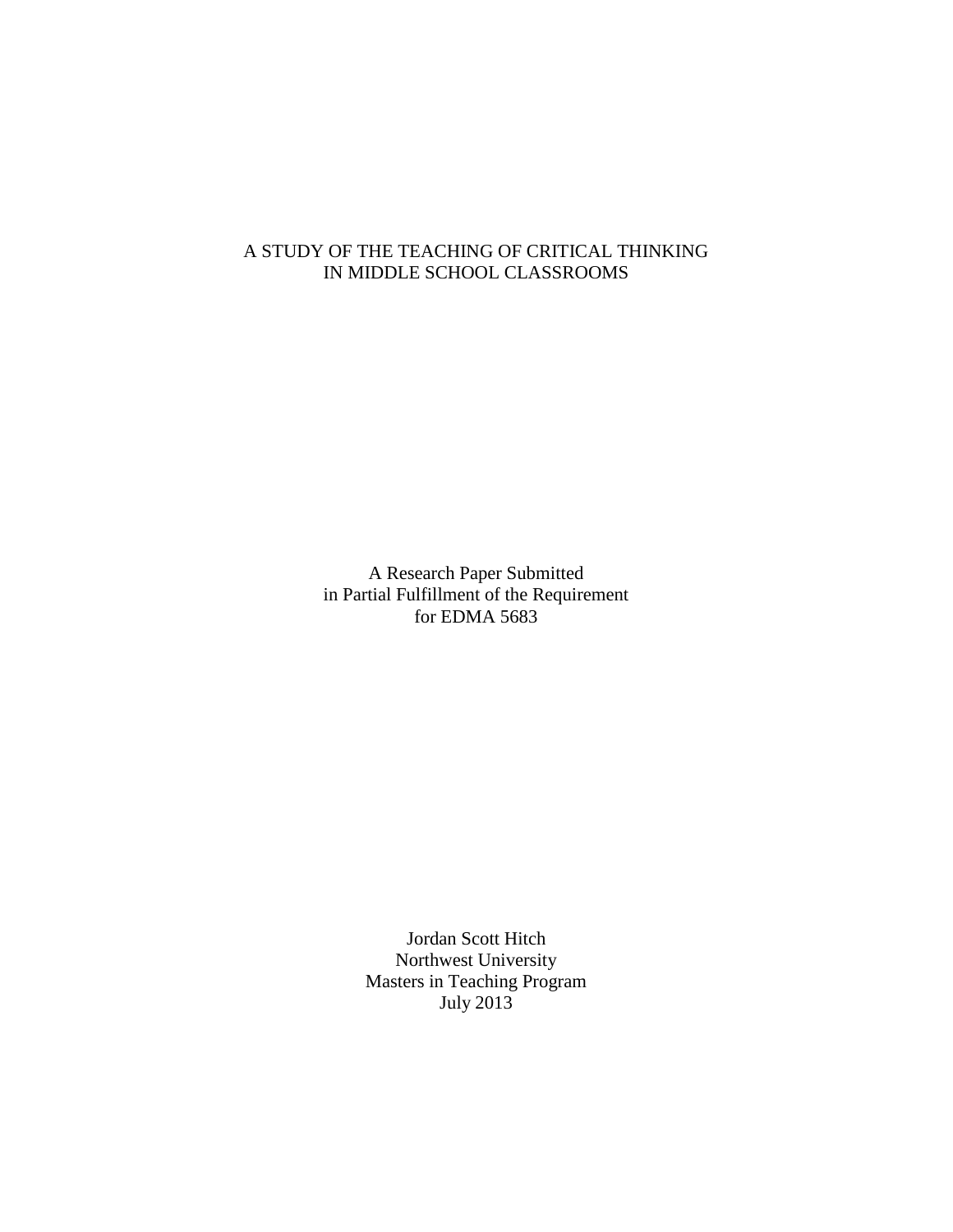#### **Abstract**

<span id="page-1-0"></span>A Study of the Teaching of Critical Thinking

in Middle School Classrooms

Jordan Hitch

Critical thinking is a skill few utilize in today's society. This study seeks to determine how middle school teachers define critical thinking and how they believe they teach it in the classroom. A qualitative case study was performed by interviewing five teachers in a high-poverty, high-diversity middle school in Washington State. The interviews were recorded audibly, transcribed to text, and coded according to the grounded theory process. Analysis of the interviews failed to determine a comprehensive definition of critical thinking, but provided a good working definition: *Using the top levels of Bloom's Taxonomy to analyze a given context, thinking slowly and deeply, considering every angle, supporting ideas with evidence, in order to arrive at a conclusion.* It also identified common attributes of critical thinkers including openmindedness, the habit of questioning the validity of information, the tendency to make connections, and the practice of thinking ahead. Further, some patterns emerged among teaching methods. Key among them was asking various types of questions, and a common goal in each method was determined: to make students arrive at their own conclusions. Finally, difficulties of teaching critical thinking were identified, in particular, students' desire to keep things simple and easy, and to go with the "quick answer," their first instinct. The study further concluded that teaching critical thinking is a community responsibility in which everyone takes part.

ii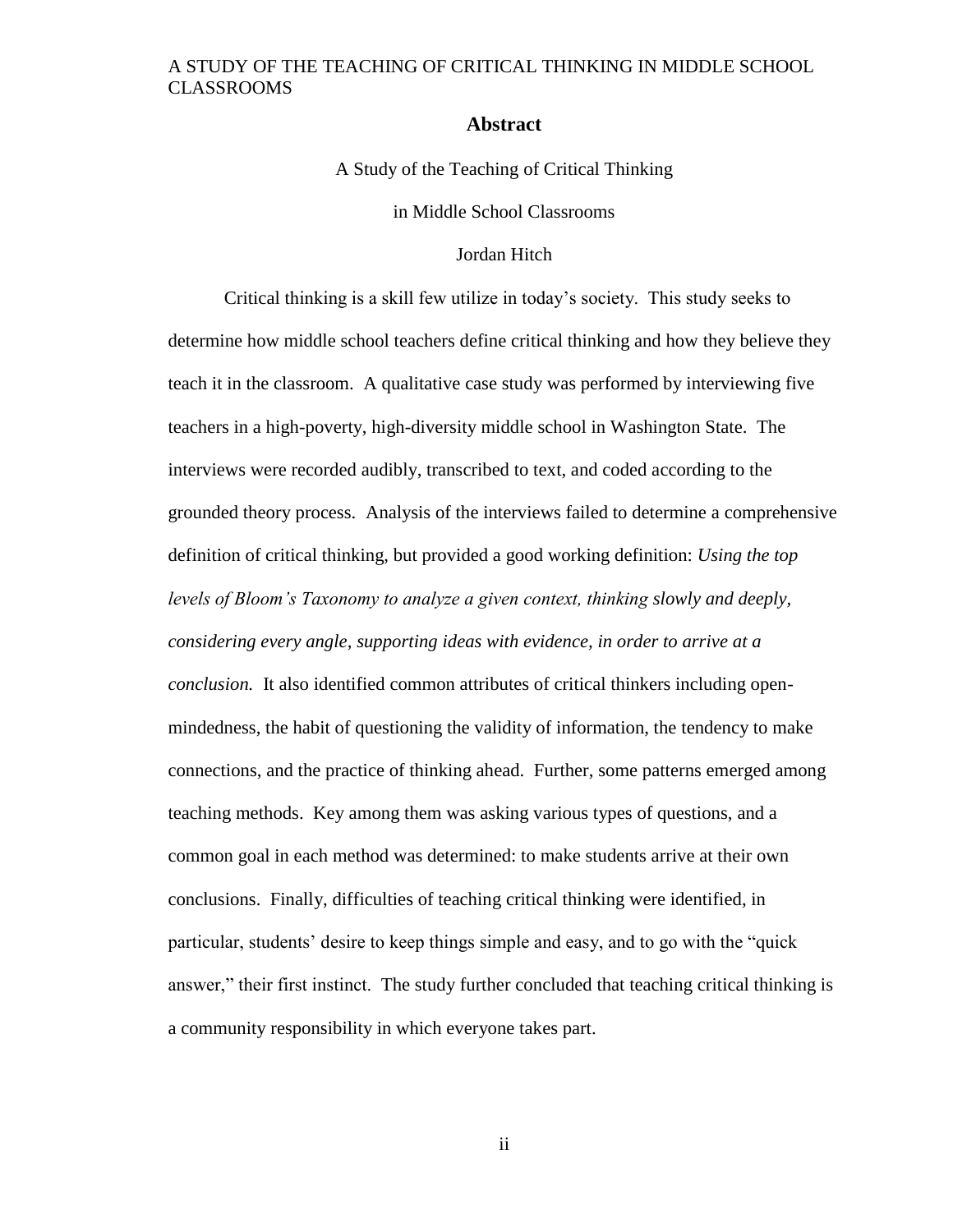# **Table of Contents**

<span id="page-2-0"></span>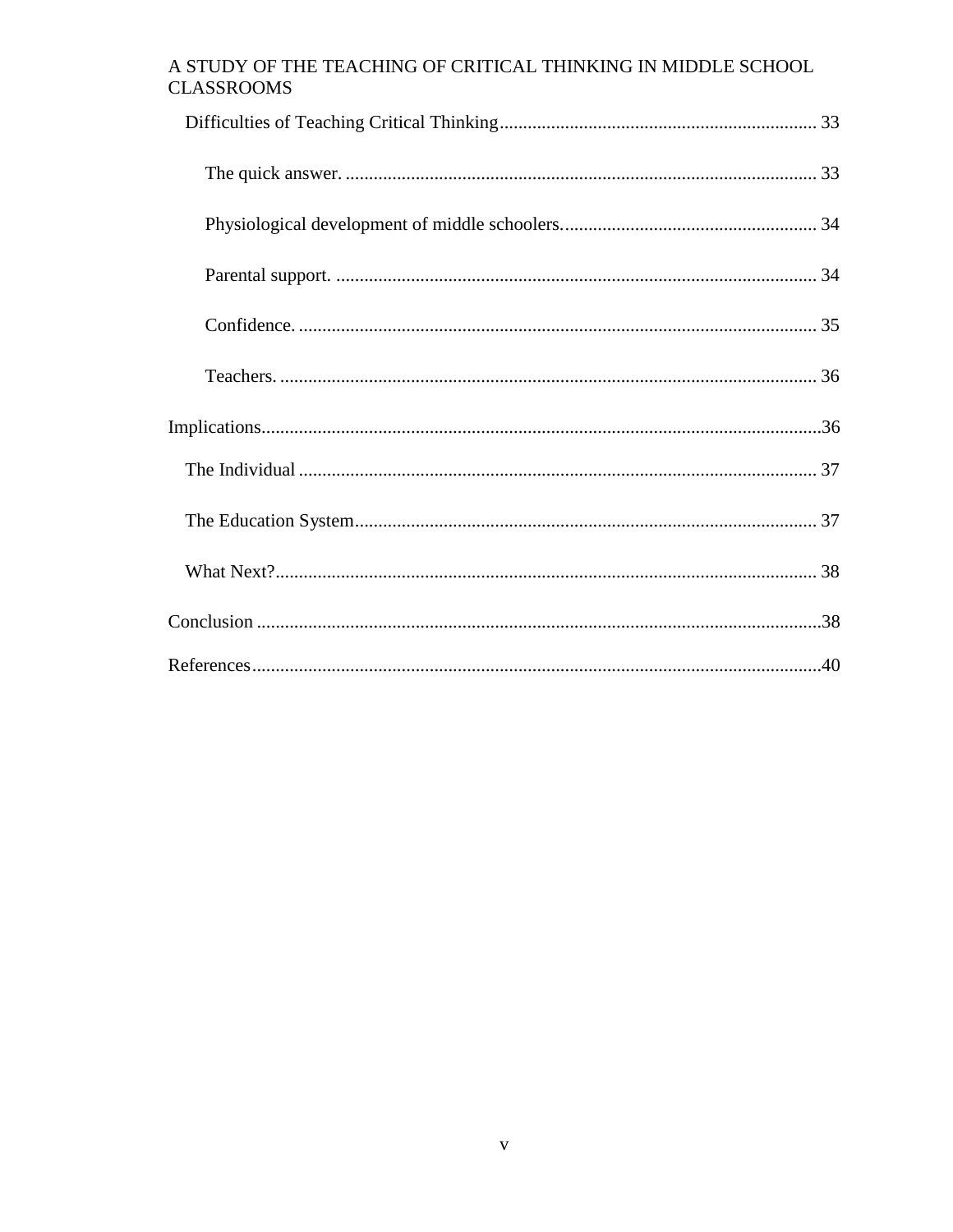# **List of Tables**

<span id="page-5-0"></span>

| Table 2: Themes Found for the Two-Part Answer to "How Do Teachers Define CT?"16 |  |
|---------------------------------------------------------------------------------|--|
| Table 3: Themes Found for the Two-Part Answer to "How Do Teachers Think They"   |  |
|                                                                                 |  |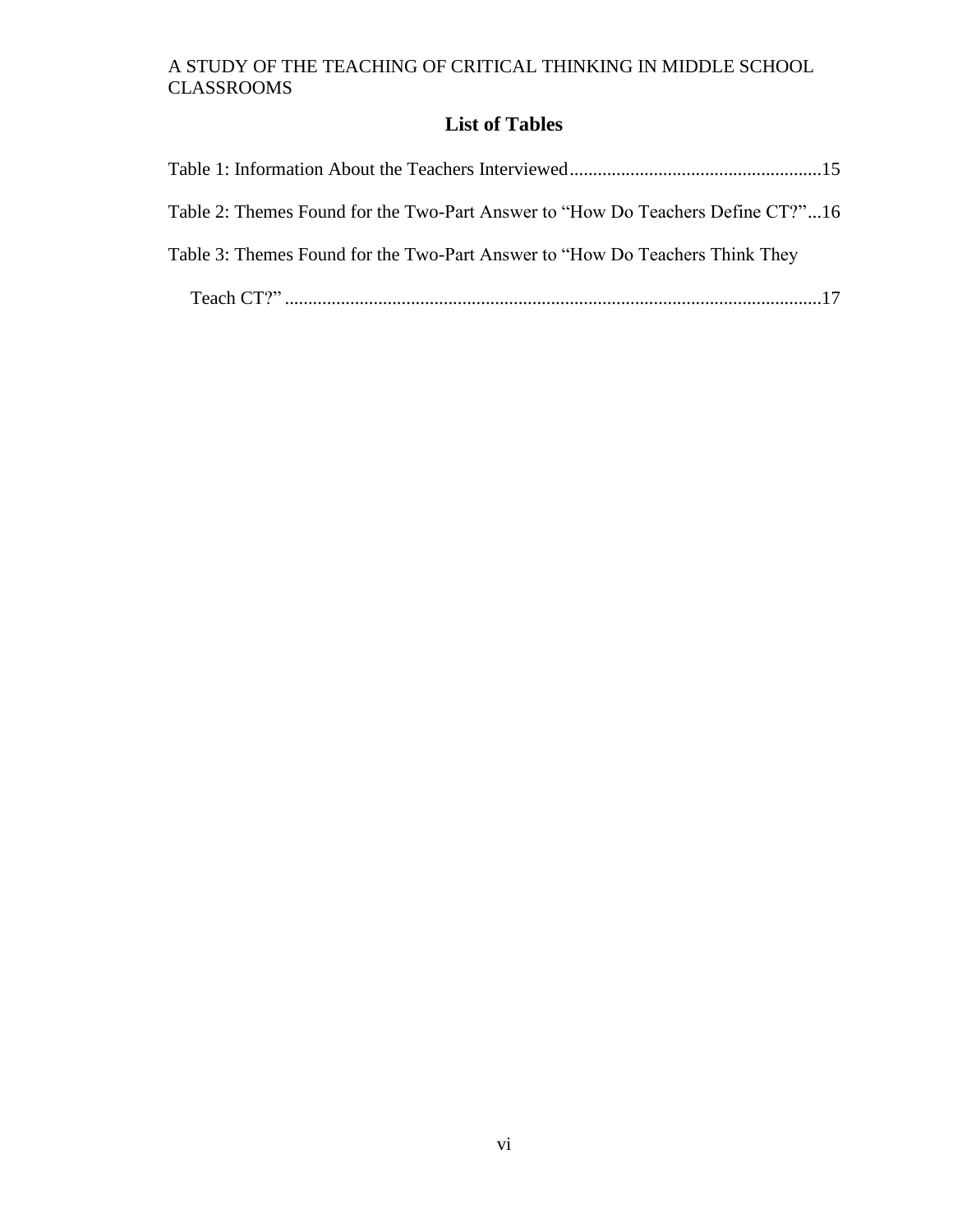#### <span id="page-6-0"></span>**Introduction**

What do secondary level teachers think about critical thinking (CT)? How do they define it? How do they teach it? Or, more accurately, how do they *think* they teach it?

Anybody with more than one hundred friends on Facebook can tell that CT is not an active trait in a large portion of today's youth and young adults. Ridiculous, false statistics are swallowed whole and reposted on a whim merely because it happens to support that person's opinion. To quote Terry Goodkind (1994), a novelist, "people are stupid … they will believe a lie because they want to believe it's true, or because they are afraid it might be true" (p. 397). Critical thinking stands opposed to this, and allows people not to be so easily fooled.

Clifford (1984) states that "participation in a changing and increasingly complex society requires citizens to process large amounts of information, sometimes to change careers and jobs, to relate with high sensitivity to others, and to operate effectively in ambiguous and unstructured situations. Such work demands thinking and thoughtful people" (p. 1). In a pluralistic society, we accept more than one idea. That does not mean we believe every (or more than one) idea, but we accept that *just because I'm 'right,' it doesn't necessarily make you ignorant.* In order to accept plurality, one must know how to arrive at his own conclusions by thinking critically.

Like any skill, CT must be taught and practiced. Some people, as with any skill, are more predisposed to learn and use CT than others are, and of those, some will learn it on their own, but the fact remains that it can and should be taught. But where? Over the past thirty years, there has been an ever-increasing push to teach it in schools.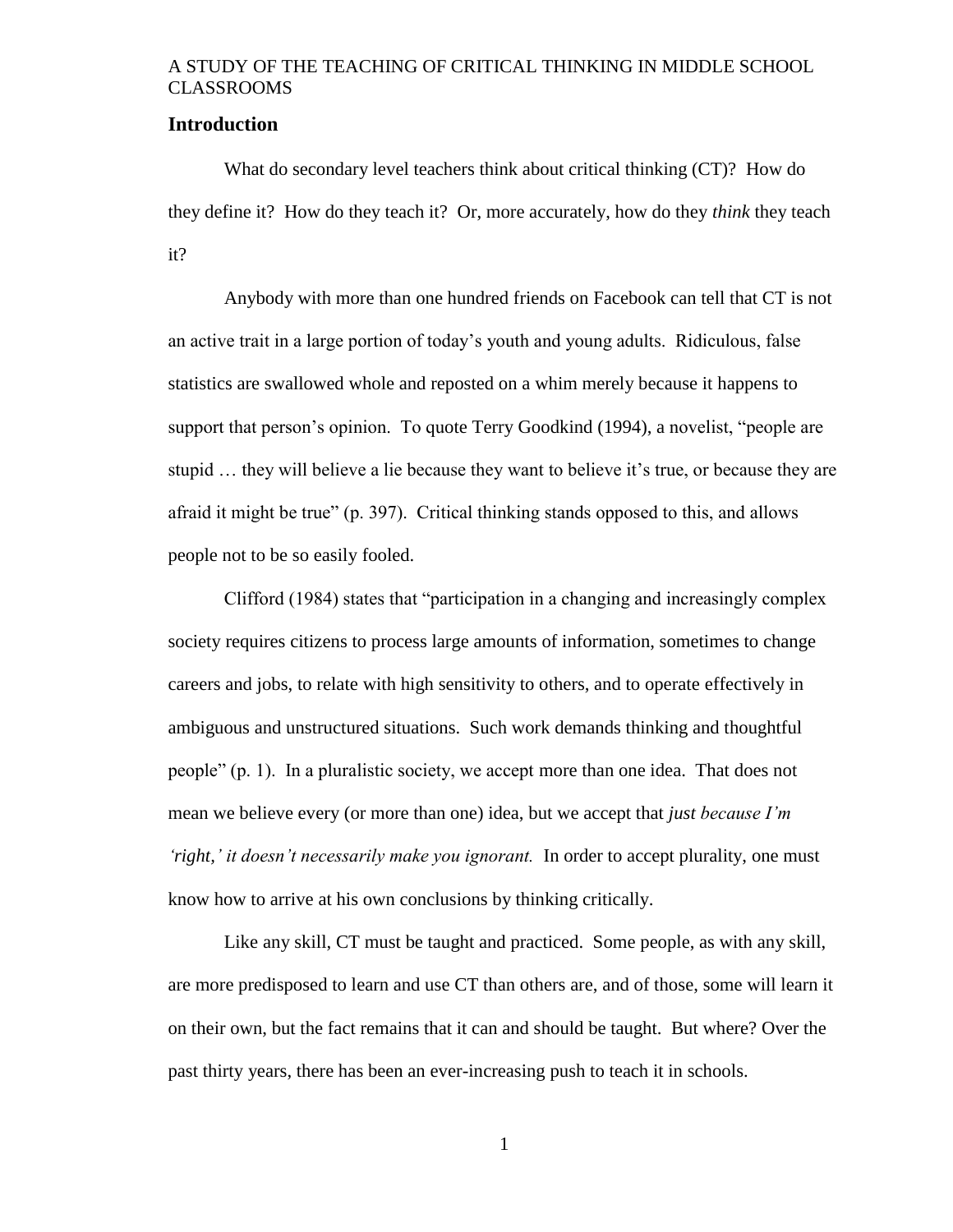This educational push begs the question: do teachers know how to teach students to think critically?

#### <span id="page-7-0"></span>**Literature Review**

A literature boom occurred in the 1980s. This is when the push and focus to teach CT in the schools began in full force (Vieira, Tenreiro-Vieira, Martins, 2011, p. 1). Most of the literature is philosophical research with very little empirical data (Shim, Walczak, 2012, p. 17).

Grant's (1988) book, Teaching Critical Thinking, is perhaps the most useful piece of literature on the topic as far as studying what teachers actually do in secondary classrooms in order to teach CT. She performed a qualitative study, immersing herself in seven different classrooms in a single school. Grant then wrote her observations of the four most interesting and most exemplary and effective teachers, and those teachers' methods for teaching students to think critically. Grant also quotes dozens of the philosophers tackling CT, making well-reasoned arguments that mutually support her qualitative findings.

Norris (1989) and Ennis (1985) are quoted everywhere in the literature. While Vieira, et al. (2011) credits Plato and Aristotle as the founders of the CT movement, and Socrates as the man who charged educators with the obligation to teach people to think critically (p. 43), Norris and Ennis appear to be the forefathers of this most recent push. Norris's article, *Can we test validly for critical thinking?*, is a very well thought out critique of the current, as of 1989, tests used for measuring critical thinking for research purposes. He suggests methods to test the tests, so to speak, particularly multiple choice tests. The biggest issue with multiple choice tests is the grader cannot determine the test-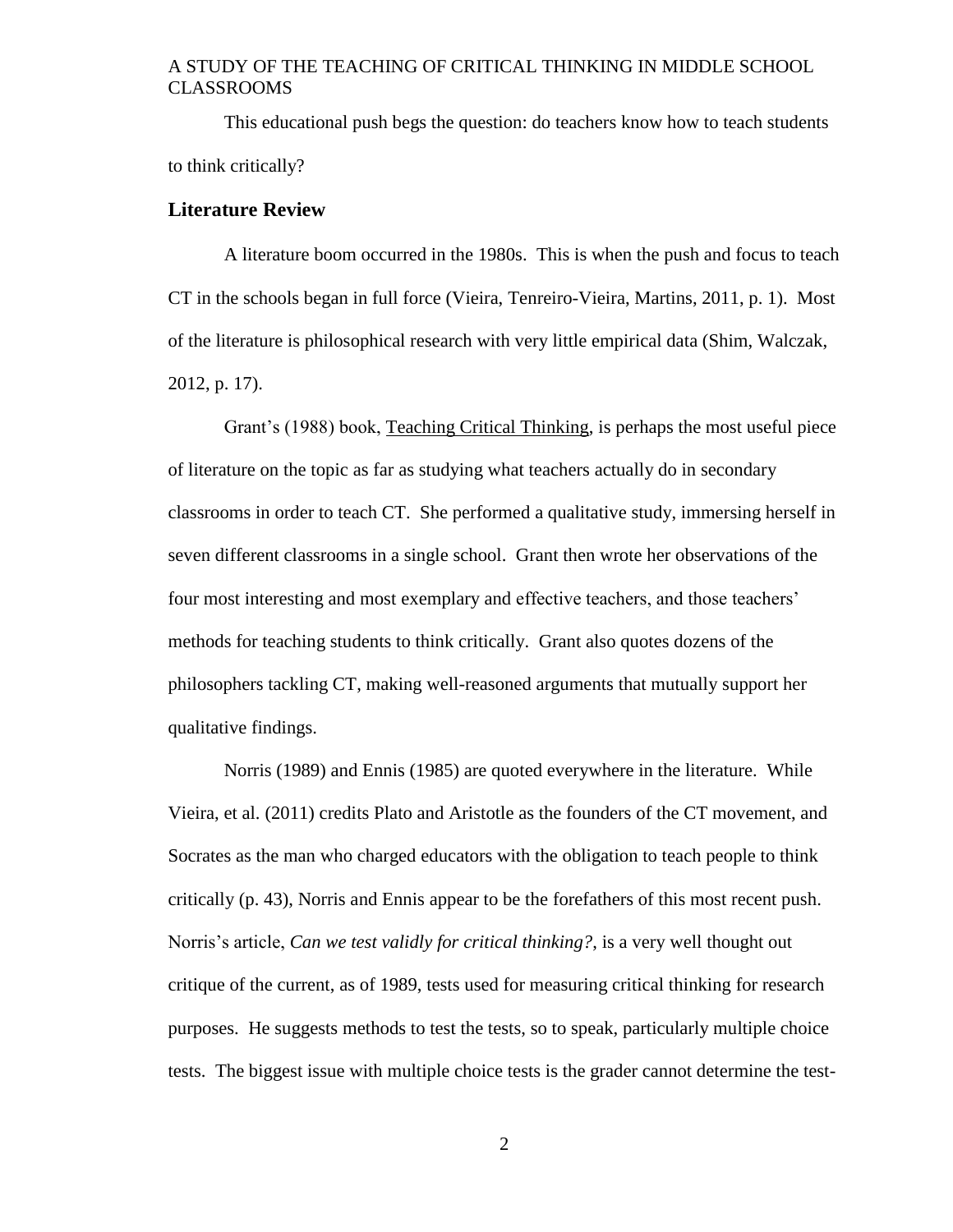taker's reasoning for arriving at a particular answer. It is possible that a test-taker might arrive at a different answer than the test-maker and be thinking equally as critically. It is also possible with some questions that a test-taker using poor CT may arrive at the "correct" answer. In either case, the test question ought to be removed or remade if the test is to truly measure a person's critical thinking skills.

Ennis (1985) has the best, most concise, and most comprehensive definition of CT: "Critical Thinking is a form of rational, reflective thinking, focused on deciding on what to believe or do" (p. 46). Vieira, et al. follow this up arguing that all CT definitions "perceive CT as reflective and centered on assessment and problem solving" (p. 48).

It would be remiss, at this point, not to explain the largest issue around the study of CT: no one has a perfect definition. No one can agree on what the definition is or should be. There are debates around the "generalizability of critical thinking" and the "disposition to think critically" (Norris, 1989, pp. 21-22); there are debates on what CT entails, whether it includes *creative thinking* or *problem solving* or is separate from them, and then whether *creative thinking* or *problem solving* are precursors to CT or vice versa or neither (Grant, 1988); there are debates on a dozen other aspects of CT. Shim and Walczak (2012) illustrate this almost comically writing, "Teaching critical thinking skills to college students is complicated partly due to the disagreement over the definition and components of critical thinking *(e.g., see Ennis' [1962] 12 specific 'aspects'; Facione's [1990] 5 'dispositions'; Paul, Binker, Jensen, and Kreklau's [1990] 35 'dimensions'; and Clark and Biddle's [1993] 4 'processes')*" (p. 17, italics added). Many authors agree that all definitions of CT have a set of commonalities, but they do not all agree on what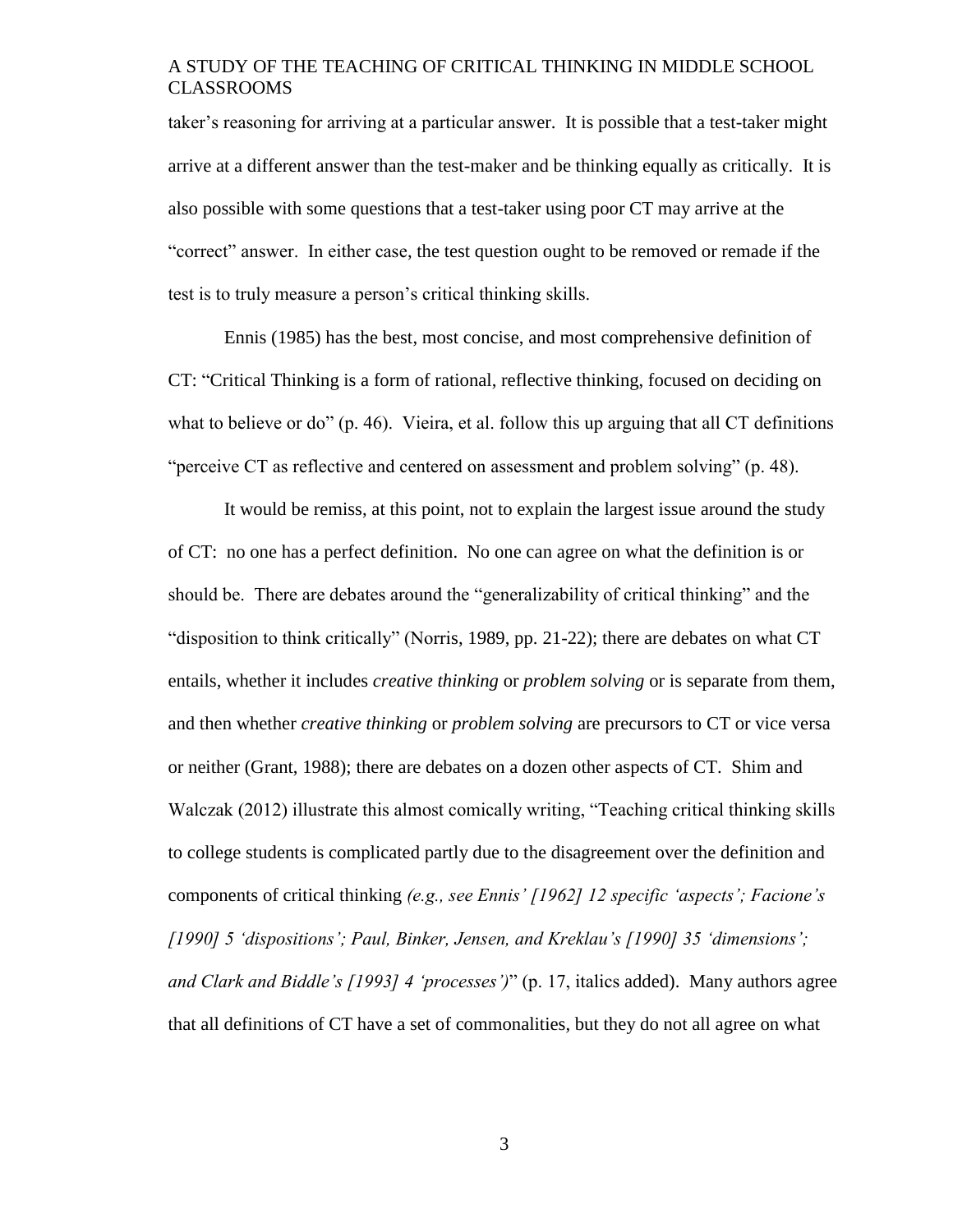that set is. What every author does agree with, however, is that the literature "leaves one groping for a clear definition of critical thinking" (Rudd, 2007).

Despite this debate over the definition, governments and politicians continue to push for the teaching of CT in education. (Shim, Walczak, 2012, p. 16). Perhaps this is not a bad thing. Despite not having it clearly defined, most people do have a general idea, a working definition for what is meant, and can point out key elements with which many other people would agree. The key elements *are* important for living in the modern world, and if they can be taught in the classroom alongside other skills deemed required for living in a modern society, they should. Grant says, "The secondary school is currently the only social institution specifically designed to develop these cognitive skills in adolescents. … No other social organization—not the peer group, the family, religion, or the work site—requires analytical thought in any sort of systematic manner. Thus if reasoning is not expected as a part of secondary classroom activities, it may never be developed." (1988, p. 3) Grant is wrong on this point, however. The secondary school may be the only institution designed to develop thinking skills, but it should not be; just because some *instances* of the four social organizations she listed are not so designed, does not mean that no instances exist that are. All four—the peer group, family, religion, and the work site—can and should require and encourage the honing of higher thinking abilities. If CT is not required for these four organizations, which essentially encompass all of post-high school life, then why bother teaching them at school whose primary purpose is to prepare students for the real world? Vieira, et al. argue further that "the use of CT abilities also allows individuals to take a stand on scientific issues" (2011, p. 46) by teaching them first to question, and then to analyze for issues in a given scientific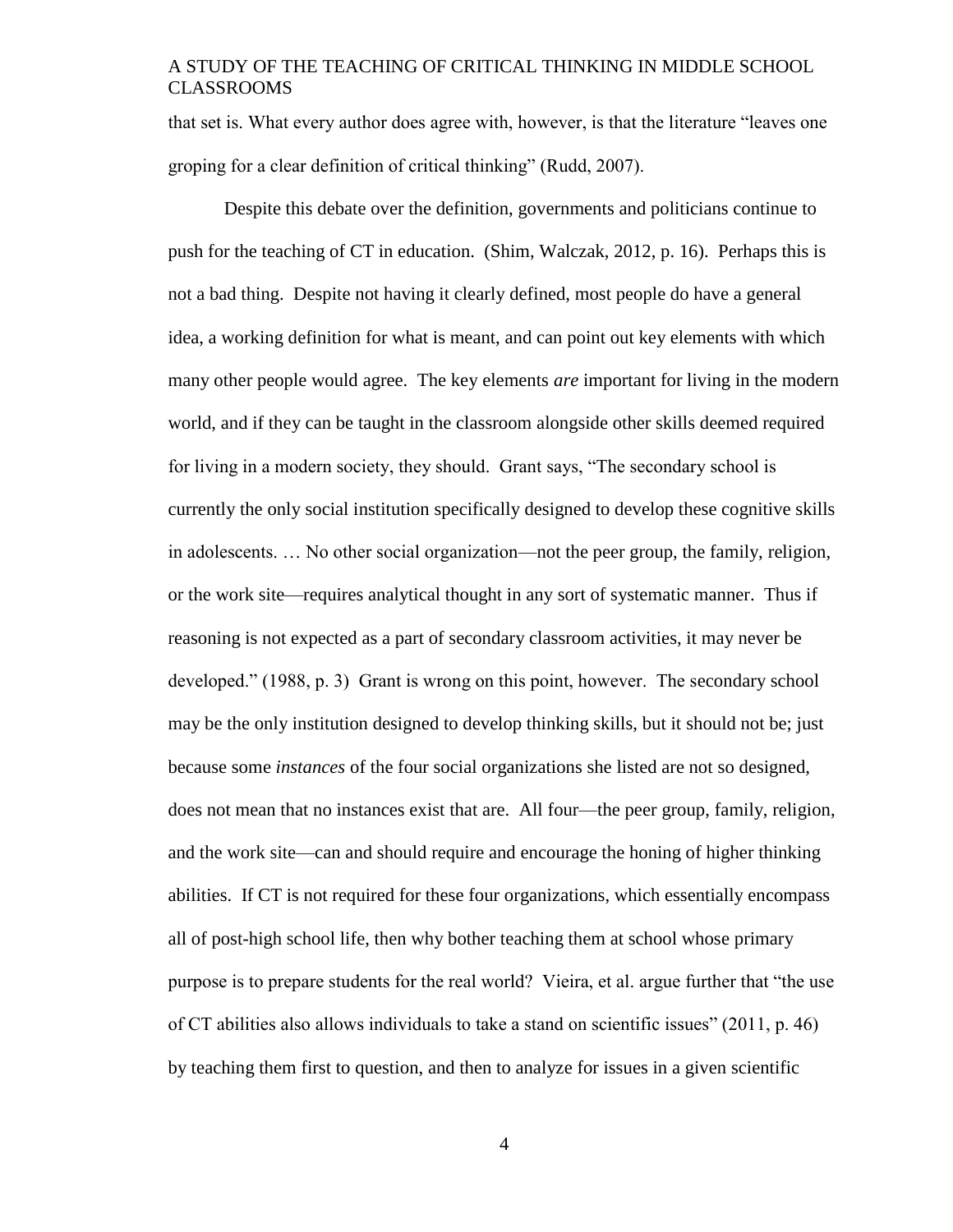statement. This may seem like a leap from Grant's statement, but issues of science come up frequently within the peer group (eg, Facebook) and religion, and in certain families and work sites.

Others would argue that education *itself* requires the use, and thus development, of CT. Secondary education in a plural society asks teachers to challenge students to think about a topic from more than one perspective. This requires "that each individual be able to think critically about their beliefs, providing rational reasons which sustain and justify them. Additionally, they should be able to protect themselves from manipulations, safeguarding themselves from deceivers and exploiters" (Vieira, et al., 2011, p. 44). This is the ideal, but unfortunately is not *required* for education, at least as the high school diploma is defined today.

Contrary to this position, others suggest that CT cannot be taught in the first place. In theory, one should be able to teach it as it is a skill, and skills often merely require practice to be developed. That's philosophy. Daniel Willingham, in his article *Critical Thinking: Why is it so Hard to Teach?* (2007), writes, "After more than 20 years of lamentation, exhortation, and little improvement, maybe it's time to ask a fundamental question: Can critical thinking actually be taught? Decades of cognitive research point to a disappointing answer: not really." He goes on to suggest that while CT is a skill, it's not the same kind of skill as "riding a bike." At face value, this seems discouraging, but the heart of his argument goes back to what Norris wrote nine years earlier regarding the debate around the generalizability of CT. Learning to think critically about one topic does not necessarily allow you to apply those same skills to another. Willingham states "If you remind a student to 'look at an issue from multiple perspectives' often enough, he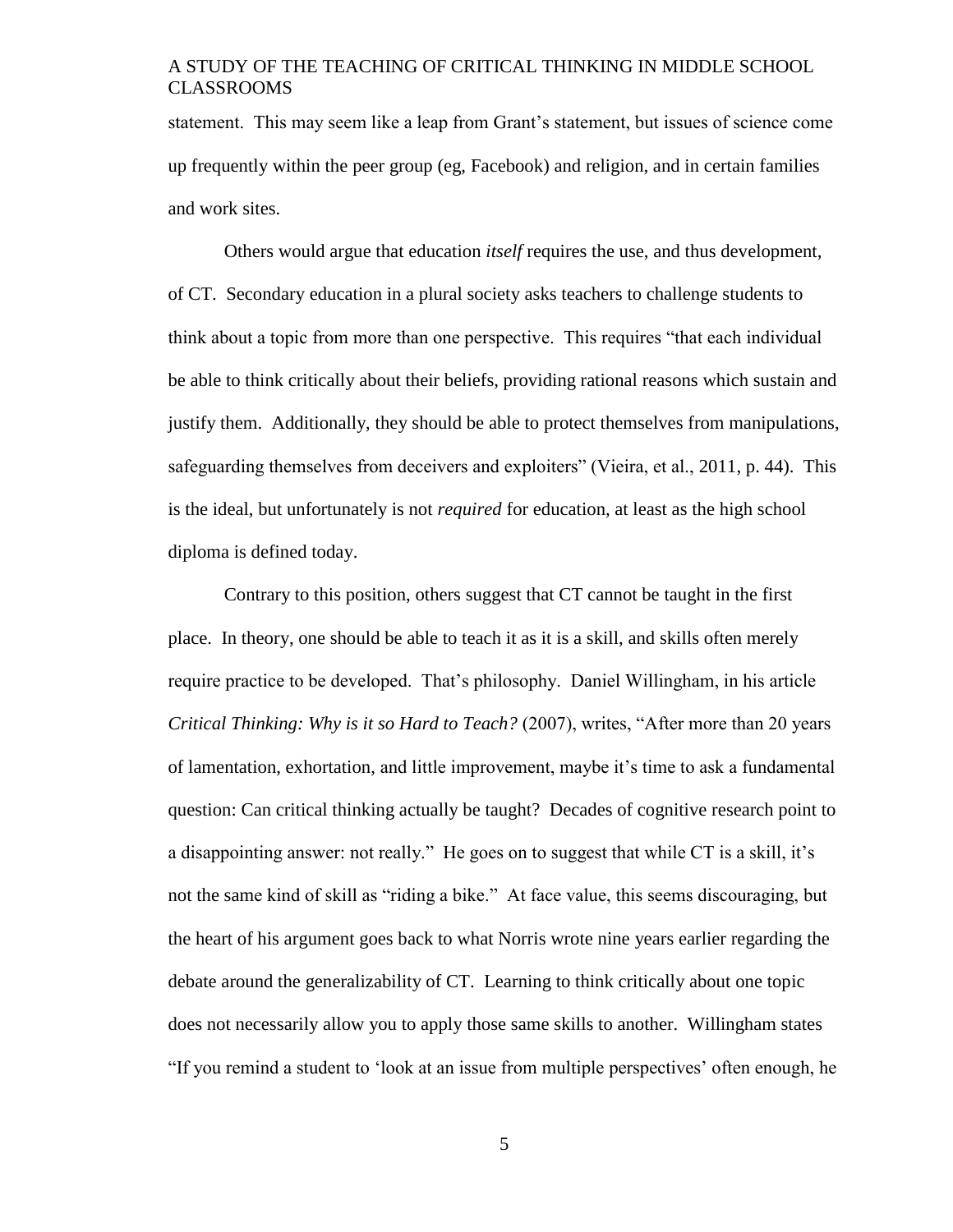will learn that he ought to do so, but if he doesn't know much about an issue, he *can't* think about it from multiple perspectives."

It is obvious Willingham believes that CT is hard to teach, and many more authors, teachers, and philosophers agree. According to Grant (1988) teaching CT is a difficulty rather than a problem, the distinction given by Barzun (1981): "Problems are solved or disappear with revolving times. Difficulties remain" (p. xix).

Holley and Boyle (2012) performed a qualitative study focused on multimedia learning resources and fashion marketing students. The study itself has little relevance to this paper, but one key line is, "the Course leader identified a lack of critical thinking as a key skill that was underdeveloped in many of the students. However, in an already content focused curricula [sic], there was little space to add yet more content" (p. 2). This is in stark contrast to McPeck (1981) who correctly argued, "Proposing to teach critical thinking in the abstract, in isolation from specific fields or problem areas, is muddled nonsense; thinking of any kind is always 'thinking about  $X'$ " (p. 13). This statement aligns with Willingham's, as thinking about X requires knowing something about X.

Vieira, et al. (2011) wrote yet more philosophical research on the topic of CT, this time specifically on how it pertains to science education and scientific literacy. They point out that the majority of the literature and philosophy around CT has been centered on "courses of logic, principles of rhetoric and argumentation" (p. 47). They argue both that CT is a precursor to scientific literacy, and that the two overlap. They also give some tips for designing science curriculum that will (or could) stimulate CT within the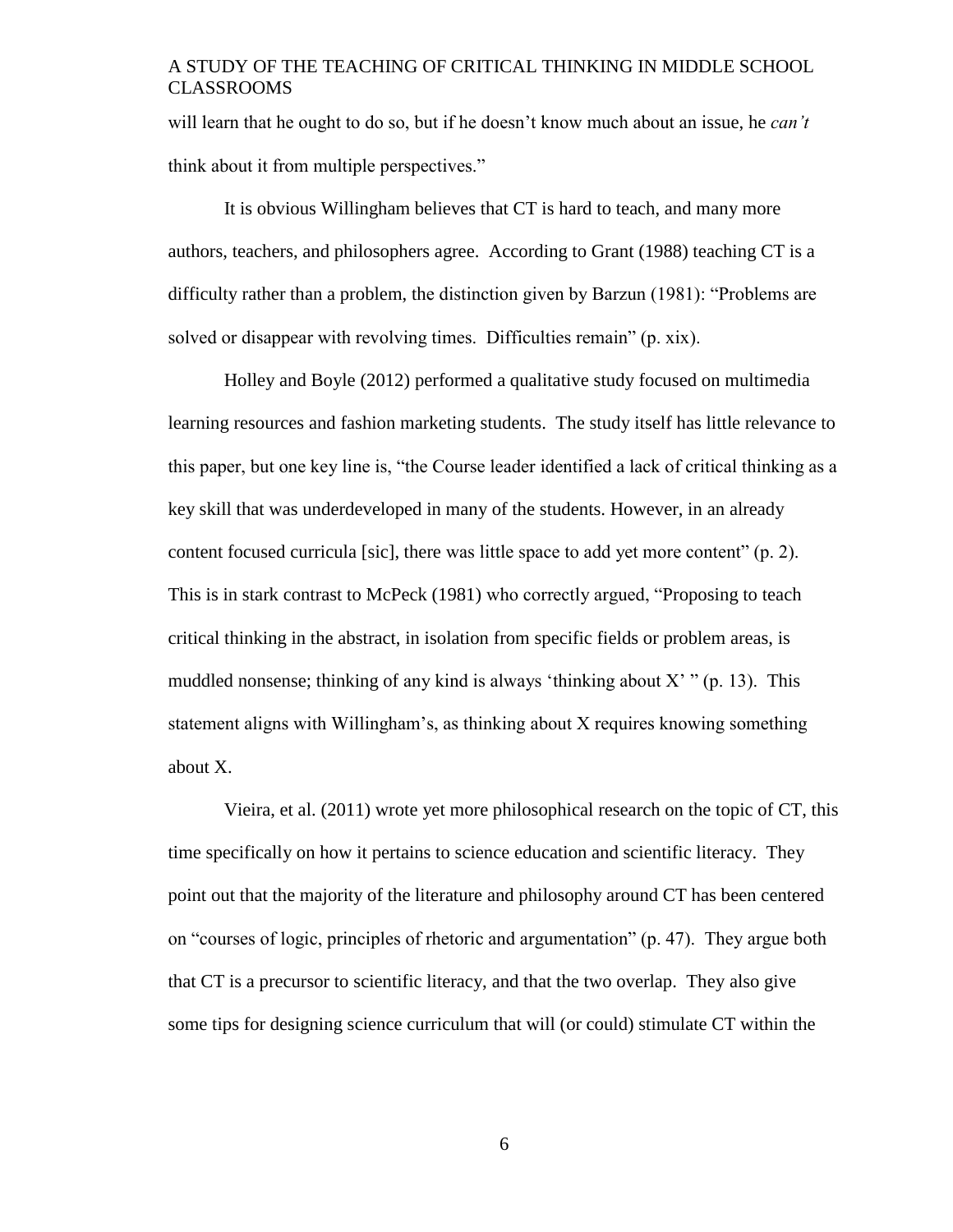context of the subject. Vieira, et al. quote Piette's (1996) theory on how CT relates to scientific literacy, which is, itself, a decent definition of CT:

- question the validity of arguments;
- reject conclusions which are not supported by valid reasons;
- detect tendencies, thinking and logic errors;
- assess the credibility of sources of information;
- identify the explicit and/or implicit assumptions in a statement or argument.

Their work was good, that is it was well thought-out and well researched philosophically, but as with most of these works, had little to no qualitative or quantitative data to back it up.

Shin and Walczak (2012) actually did what philosophers so far have failed to do: used quantitative research to produce real data about teaching methods' effectiveness in a classroom. They chose to study the freshmen college level, and focused on two aspects: how well students think they critically think, and how well they perform on the Collegiate Assessment of Academic Proficiency (CAAP), a widely used CT aptitude measure. Their analytical sample of 1,181 students from 17 four-year colleges and universities was not performed randomly (it was a sample culled from a much larger convenience sample – something the researches point out), but was performed as well as reasonably possible. Extraneous variables were well controlled. The control group was the group of students whose improvement rated most poorly. The groups that showed medium or large improvements were then compared to the group that showed the least. They correctly acknowledged the limits of their experiment, and many of the results were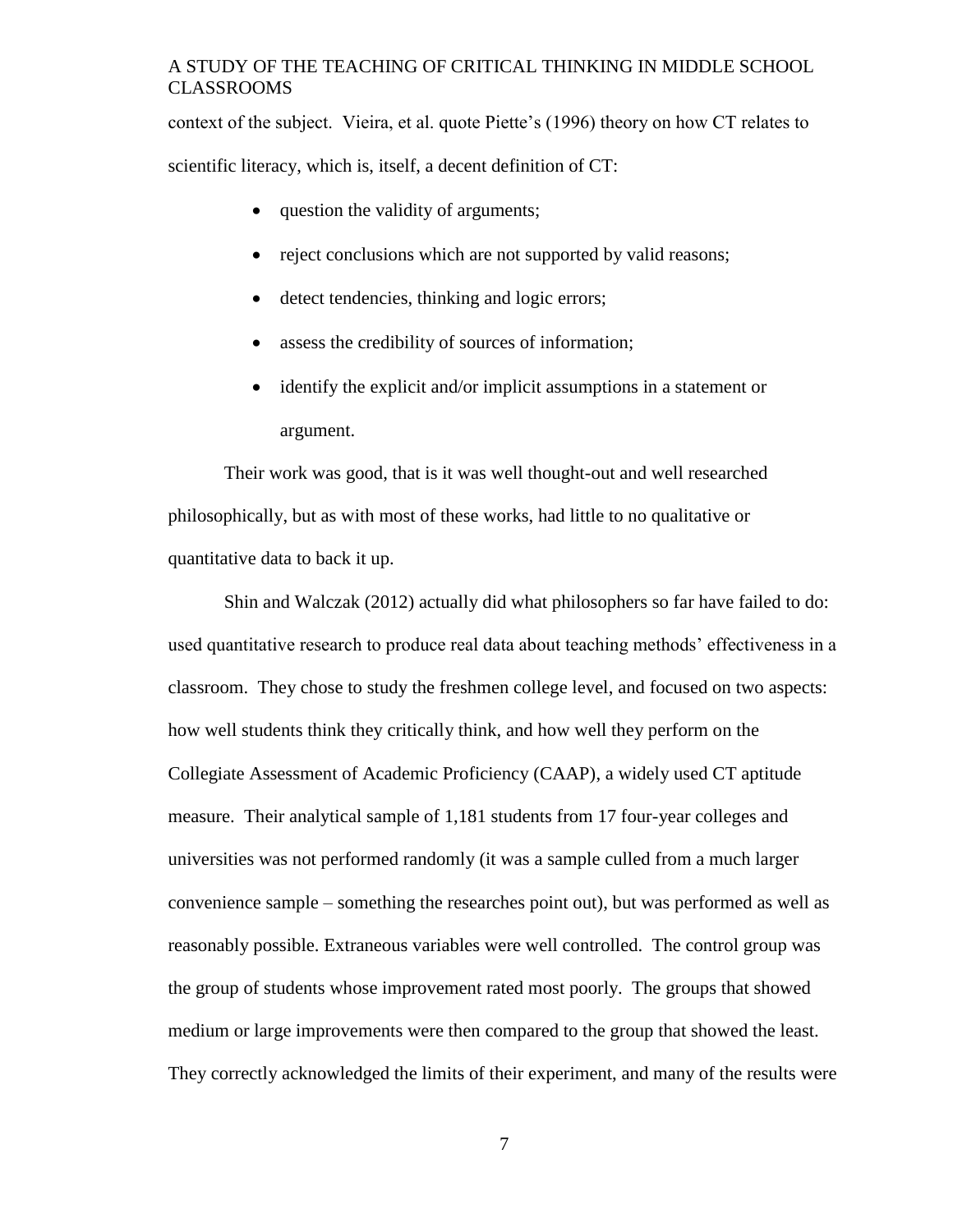interesting, a few contradicting those of previous studies. Some of the most interesting results were:

- the best method for increasing CT skills in students was "asking" challenging questions" – this was true for both the self-reported analysis and the objective CAAP test
- group projects actually showed a statistically significant decrease in objective ability to think critically – the researches attributed this to the grade-level, and the notion that freshmen need a more teacher-focused dynamic; they presented this explanation prematurely, and it warrants further research
- regional universities showed a statistically significant decrease in objective ability to think critically as compared to research and liberal arts universities which both showed increases (some statistically insignificant, some significant)

This was a thorough investigation, and while it is not worthy to stand alone (that is, further research is necessary in all aspects of this experiment), it was well executed and analyzed, there were a lot of data, and it is worthy of being read and thoughtfully considered.

Whether philosophical, qualitative, or quantitative in nature, many articles suggested methods for teaching CT. Shim & Walczak, as just expressed, suggest asking challenging questions, but their literature review also suggested that writing that requires large amounts of analysis is also useful (2012, p 17). Grant suggests having students compare and contrast forces them to use CT skills in order to detect differences (1988, p.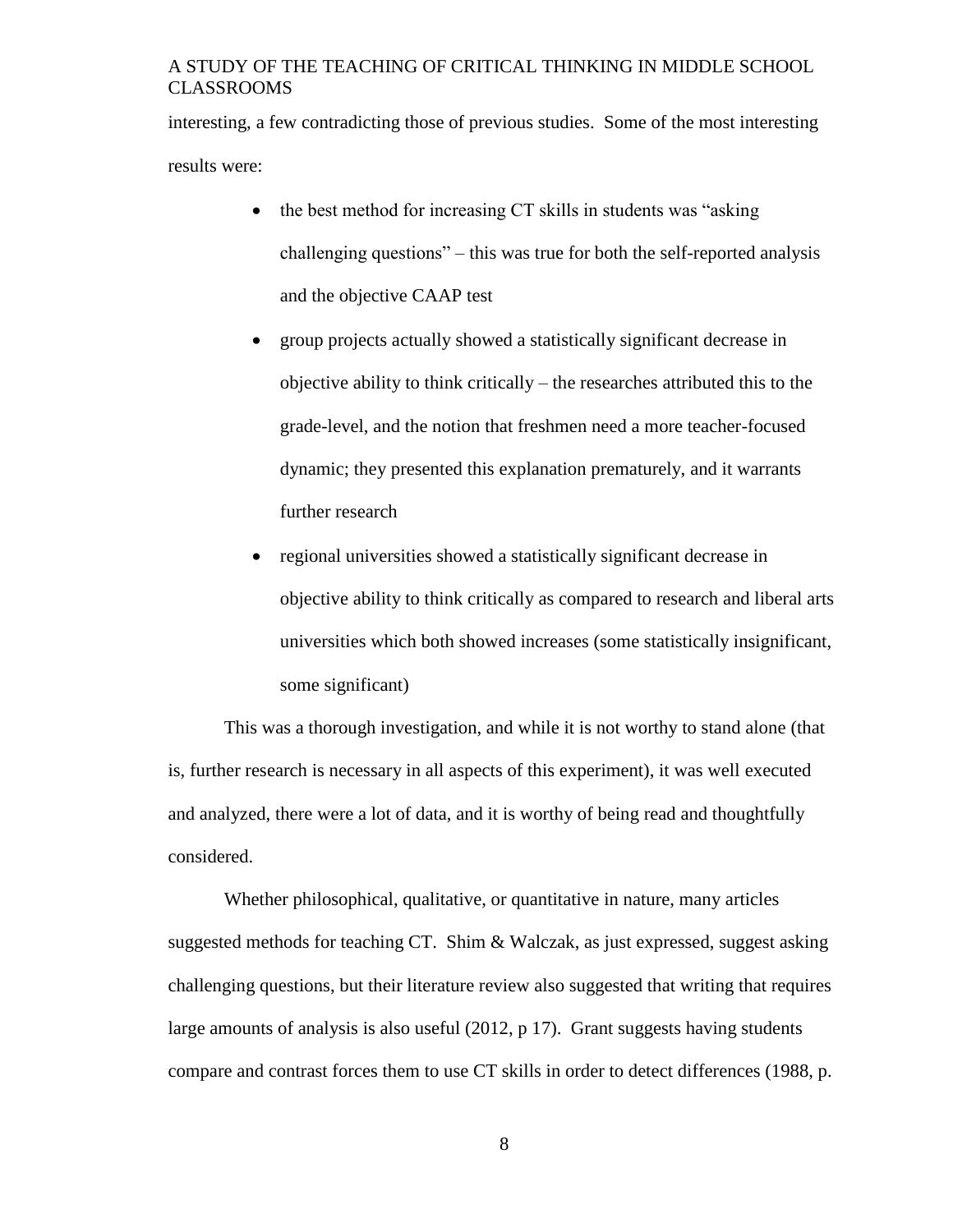19). She further suggests that amorphous problems are better than step-by-step, algorithmic ones. She says, "'Instruction in problem solving usually emphasizes wellstructured problems—the kind of problem which is clearly presented with all the information needed and with an appropriate algorithm available that guarantees a correct answer' (Frederiksen, 1984, p. 363). But important social, political, economic, and scientific problems seldom are so neatly structured. *Teaching students to solve illstructured problems would provide greater transfer of learning*" (p. 37, italics added).

It should be noted that there is a deeper concept here, a reason for learning to think critically that is more than just survival, an edge over people who do not, and the betterment of society: CT engenders a love of learning itself. One of Grant's (1988) case study teachers presents a goal "to install a joy of learning even at the risk of spending hours of hard work at it" (p. 15), and Vieira, et al. (2011) sum up Tsui (1999) writing "Encouraging CT in students allows them to become lifelong, independent learners – one of the long-term goals of education" (p. 45). This is the heart, the drive of this research question.

In the context of this proposal, the most important notions to draw from the literature are:

- that "understanding how to teach critical thinking requires an understanding of the cognitive work of individual teachers" (Grant, 1988, p. 2),
- that "instructional techniques that not only provoke students to think differently (e.g., asking challenging questions), but also provide developmental supports (e.g., giving well-organized presentations,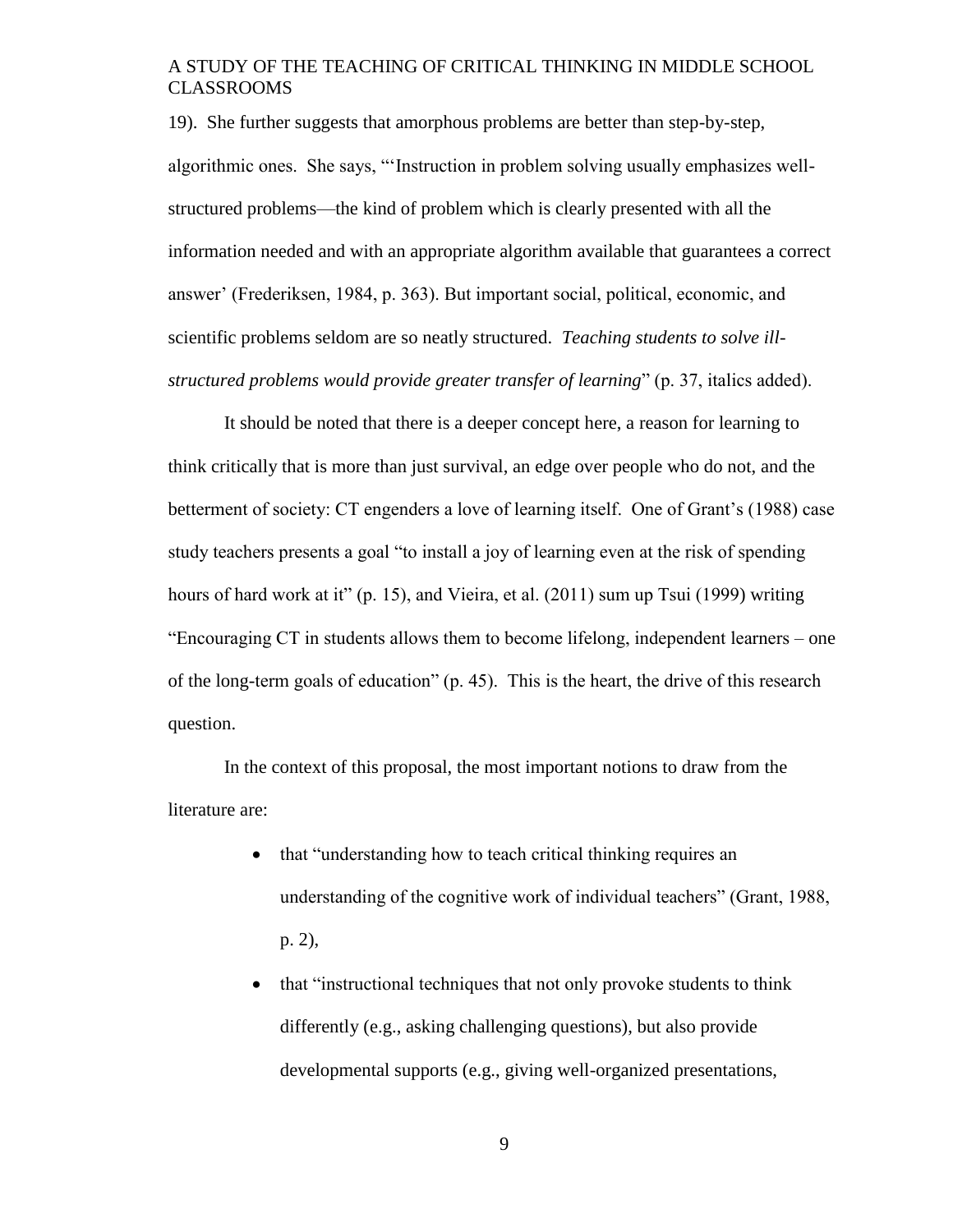interpreting abstract concepts) are needed to foster students' critical thinking abilities; this balance is consistent with Sanford's (1966) theory that both support and challenge are necessary for growth" (Shim, Walczak, 2012, pp. 23-24),

- "that to promote student's critical thinking implies the need to create and sustain a learning environment that encourages students to express their ideas, explore, take risks, to share successes and failures and questioning each other. It also requires students to be given time to think, to experiment for themselves and to be encouraged, stimulated to discuss and to reflect on action through thought-provoking questions" (Vieira, et al., 2011, p. 52), and
- "that promoting student thinking skills requires careful planning if reasoning is to be practiced systematically and regularly" (Grant, 1988, p. 36).

### <span id="page-15-0"></span>**Research Question**

I set out to answer with my research two primary questions: How do teachers define CT? and How do teachers believe they teach CT to their students?

In the course of developing and researching the answers to these questions, I developed the following questions to help the teachers I interviewed more fully answer my two primary questions.

- How important do you think CT is?
- Can CT be taught in a classroom?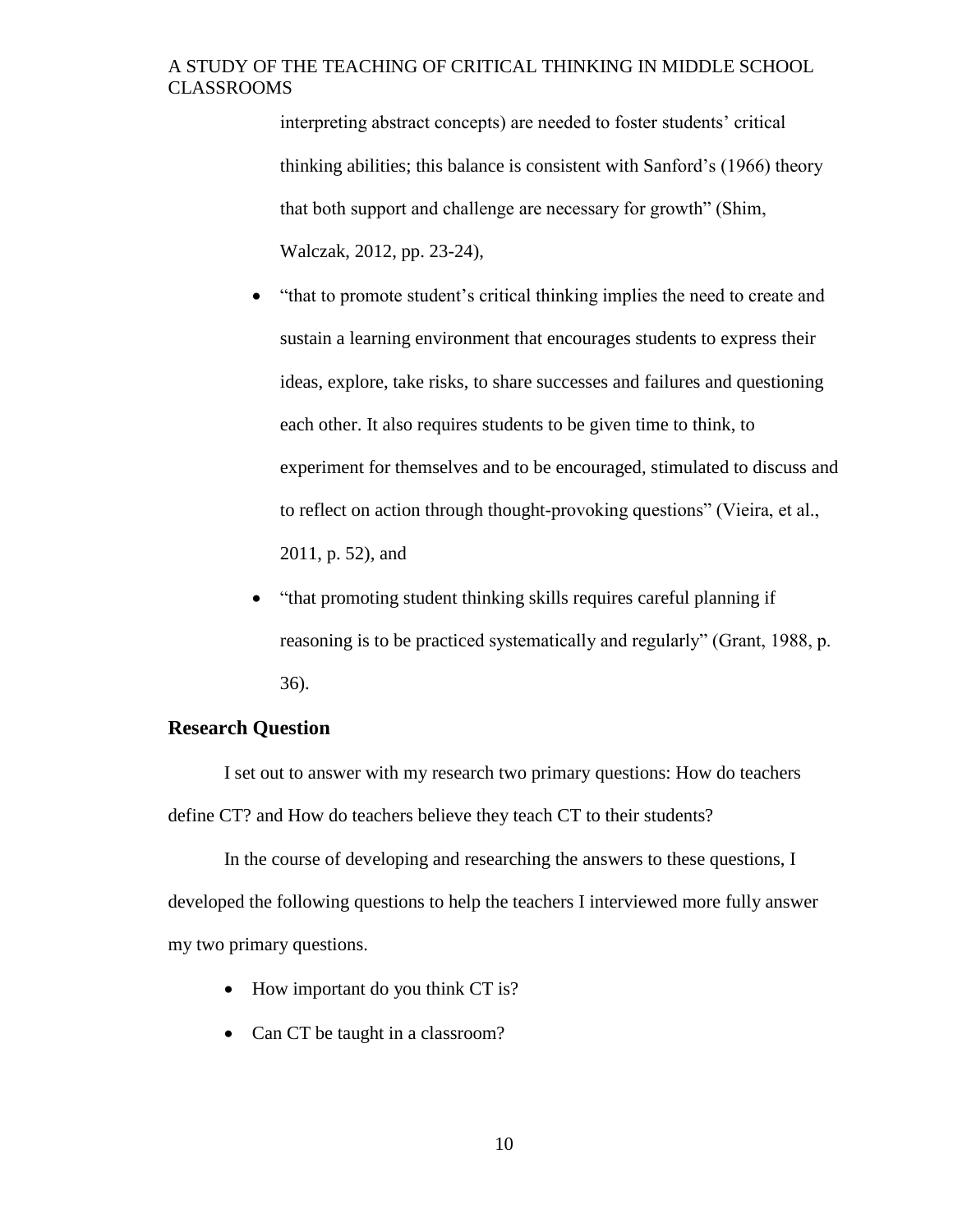- Do you think it should be taught in a classroom? or On whom do you think the primary responsibility falls to teach CT?
- Have you done any research on how to teach CT? Has it helped?
- What do you find difficult to teach—or what do your students find difficult to learn—when it comes to CT?
- How much does creative thinking affect CT?

#### <span id="page-16-0"></span>**Methodology**

#### <span id="page-16-1"></span>*Methodology and Rationale*

All of the philosophy, thinking, and literature reviewed above are important and (some of it) crucial to teaching CT in the classroom. However, all the writing in the world makes no difference if it does not make it to the teachers' minds and methods. So, I set out to study what secondary level teachers *actually* believe about CT and how they teach it—*if* they teach it.

There is no quantitative study that can answer these questions. Creating a Likert scale form (or a similar survey) for teachers to fill out, suggesting different aspects of CT and how important they are would likely a) be incomplete, b) suggest that all (or most) of the definitions and aspects are important, and c) not answer if and how teachers actually teach CT, nor how effective a job they believe they are doing.

Therefore, qualitative research makes the most sense. I performed a case study, interviewing five middle school teachers. These people were chosen by asking the principal and vice principal for the names of teachers who would have interesting ideas, philosophies, and methods of teaching CT. I also asked for names of teachers that either would not think CT could be taught in a classroom, or felt it should not be (because it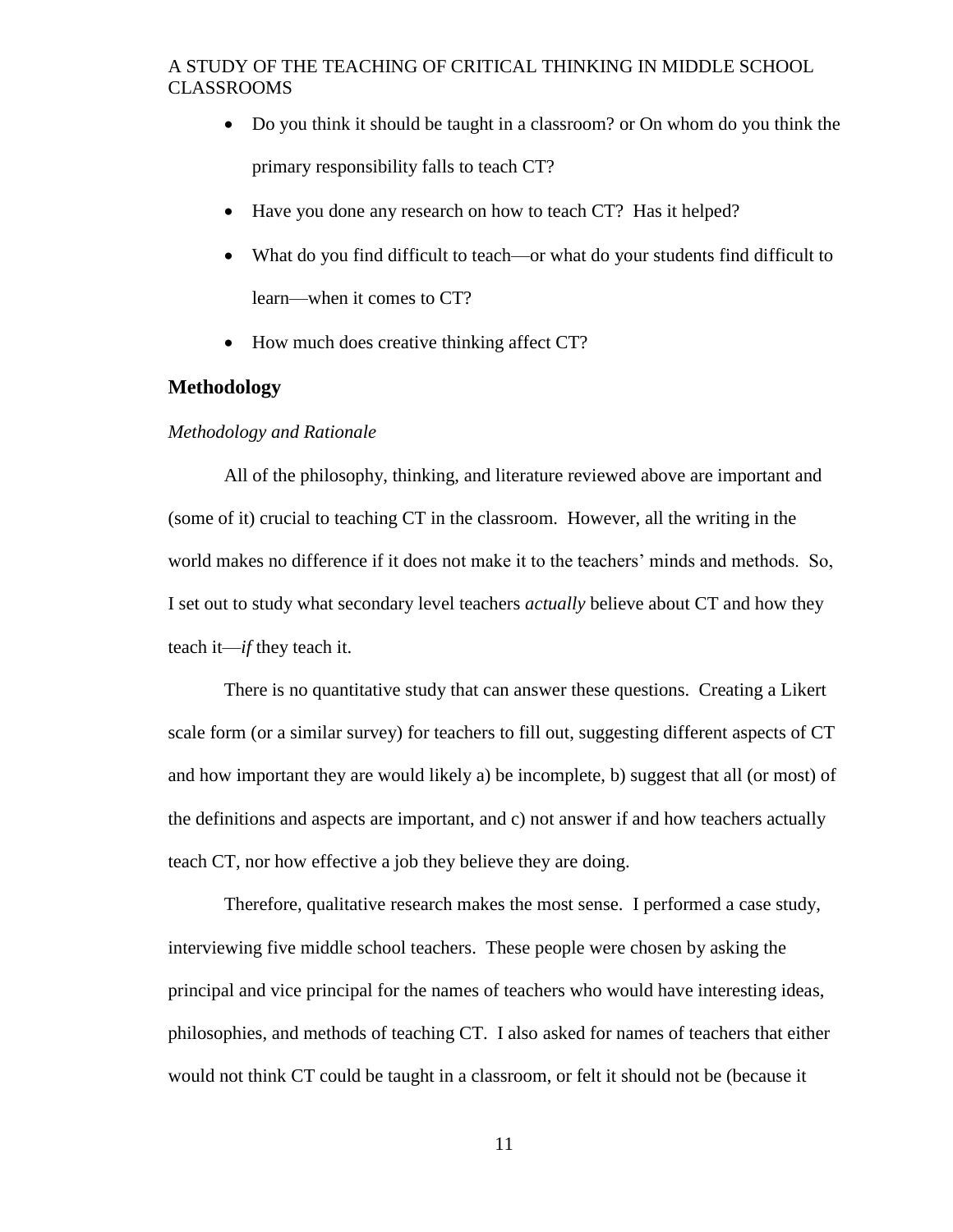should be taught elsewhere), as that would be an interesting case. However, no names came to mind.

#### <span id="page-17-0"></span>*Sample*

Four of the five teachers interviewed were in both the principal's and vice principal's lists, though they were not the only teachers listed twice. At the time of interviewing, I believed all five were on both lists, but after double checking my notes, one was only on one list. That even four of the teachers interviewed were on both lists was coincidence. I sent out an email to every teacher on each list, and these five were the ones who agreed to do the interviews.

Each interview lasted between 33 and 60 minutes long. They covered each of my primary and secondary research questions, as well as any other aspect that arose during the course of conversation. The question about creative thinking was not a question in my research proposal, but was an important aspect of the first interview, and I added it to my list then.

The teachers interviewed teach at a high poverty, racially diverse middle school in Washington State. About a quarter of the student population is Asian, 10% is African American, 20% is Hispanic, and 40% is Caucasian. The remaining 5% is composed of other minority groups or students reporting more than one race. Forty-five percent of the student population is applicable for free or reduced-price lunch, and 7.5% are transitioning bilingual students.

#### <span id="page-17-1"></span>*Instrumentation*

The interviews were recorded audibly. Afterward, they were transcribed by me into text, removing or replacing names and other identifying words.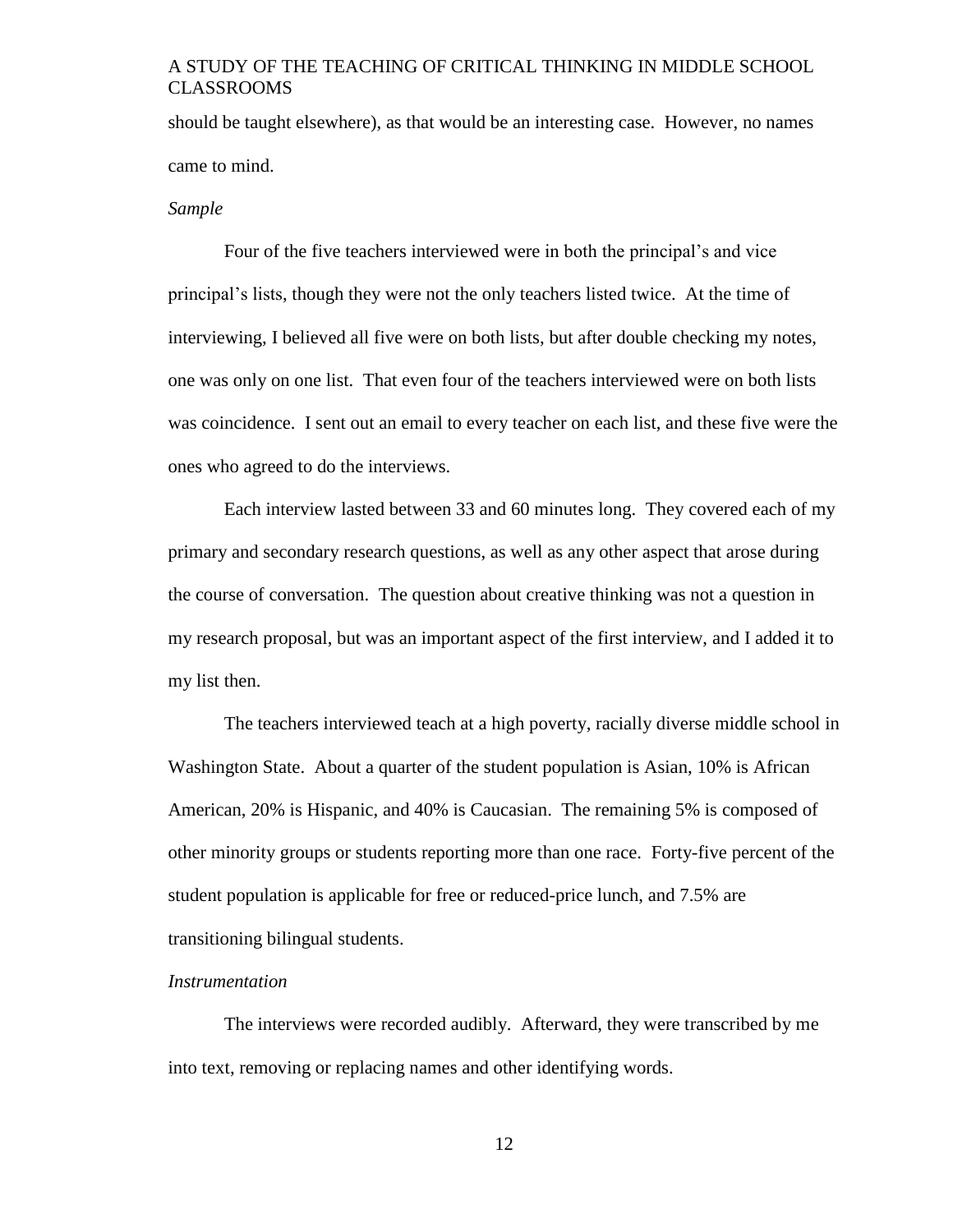<span id="page-18-0"></span>*Analysis*

Applying the Grounded Theory research method—commonly accepted for qualitative research—I first conducted open coding. I used CATMA (http://digitalhumanities.com/catma) to code the texts of the interviews using a total of sixty-four different "tags." I searched specifically for: different components of the definition of CT, the importance of CT, the methods teachers use to teach CT, the difficulties in teaching CT, who is responsible for teaching CT, and other important aspects and facets of CT—that is, any patterns that emerged in the interviews. For example, "being respectful of other people's views and opinions," is not part of CT's definition, nor is it a method of teaching CT, etc., but it is something that every teacher mentioned in her interview. I especially noted any real-life example of a teacher teaching CT to her students. Any time I found a passage that seemed applicable to answering my research questions, but did not match any of my current tags, I created a new tag.

Next, I performed axial coding by reviewing these tagged fragments, searching for patterns within the passages. These patterns became the primary themes of my findings, resulting in my theories about the answers to my primary questions.

Finally, during the writing of this paper, I used selective coding to find quotes to support my theories.

#### <span id="page-18-1"></span>*Validity*

This study was a case study, and as such, is not externally valid or generalizable. The sampling procedure was not random, nor need it be.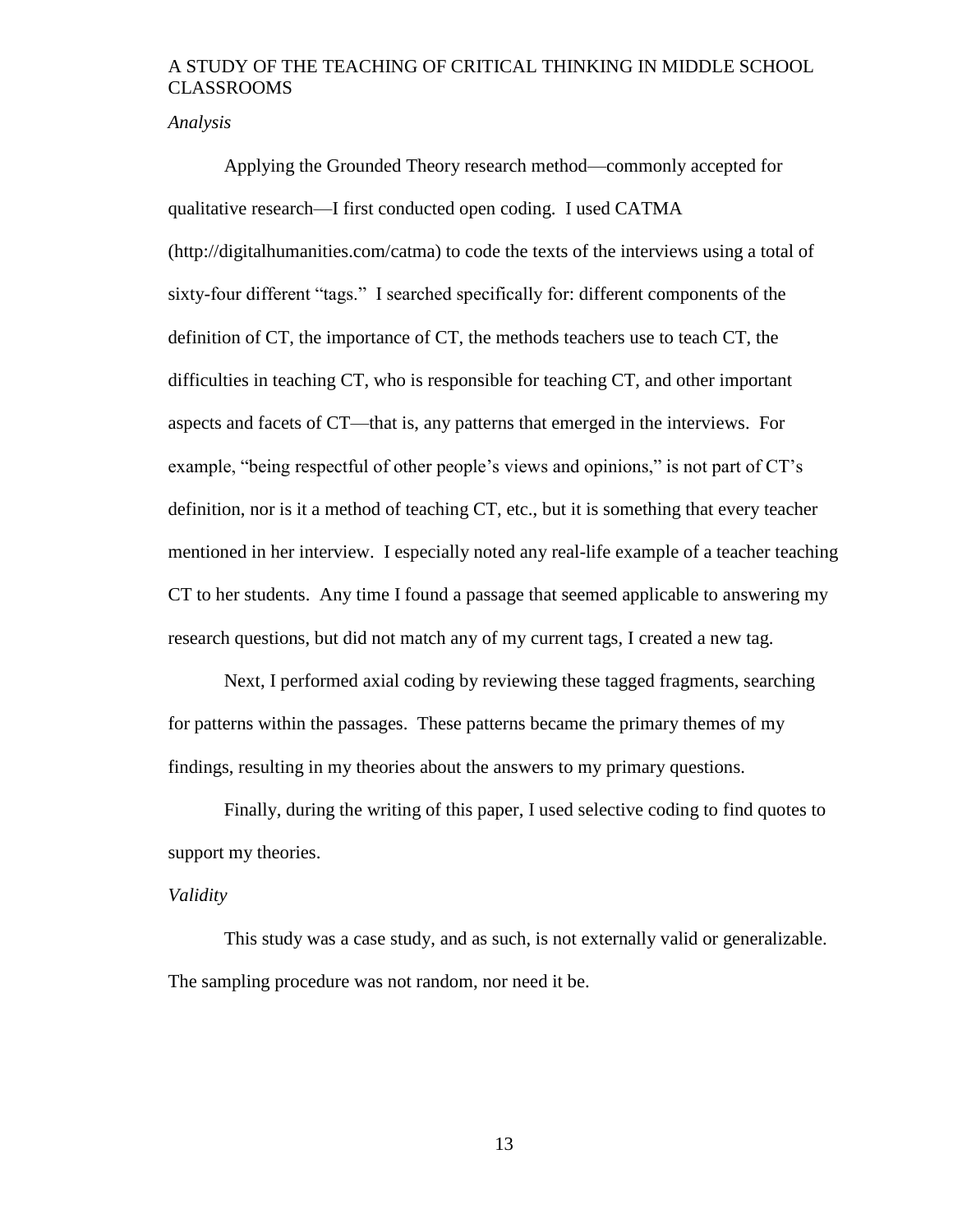I realized upon completion of my interviews that all participants were female and none of them teach math or electives; only reading, language arts, social studies, and science teachers were interviewed.

These were all teachers from a single, public school. No teachers of other demographics or populations and no private school teachers were interviewed.

The interviews are the only data examined in this study. No triangulation was performed to improve validity. Therefore, this study only covers what these five teachers *say* they do in the classroom, and not necessarily what actually occurs. Critical thinking is a vast topic; it is one society considers of crucial importance, and one the government considers to be of high priority for the public education system. Very few teachers would want to appear weak on this topic, even anonymously, and so they may overstate their methods or the frequency with which they're used. In fact, one interviewee remarked, "I think people are afraid to say 'What is critical thinking?' or 'What is a critical thinker?' Especially educators, that they're afraid of, 'Oh I must not do my job right, because I don't ever think about that.'"

I am a fairly intelligent person who considers himself to be a critical thinker; I've been told such by multiple people, including a few of the interviewees. I have very strong opinions regarding the importance of critical thinking (that it is important), and can point to the public school teachers that most nurtured and grew my critical thinking skills. Therefore, going into this study, I believed it can be taught—or at least practiced and improved if in reality its core cannot be taught—in public schools. I get frustrated by people with low critical thinking skills, and border on harboring contempt for people when they are consistently apathetic about critically analyzing an important issue or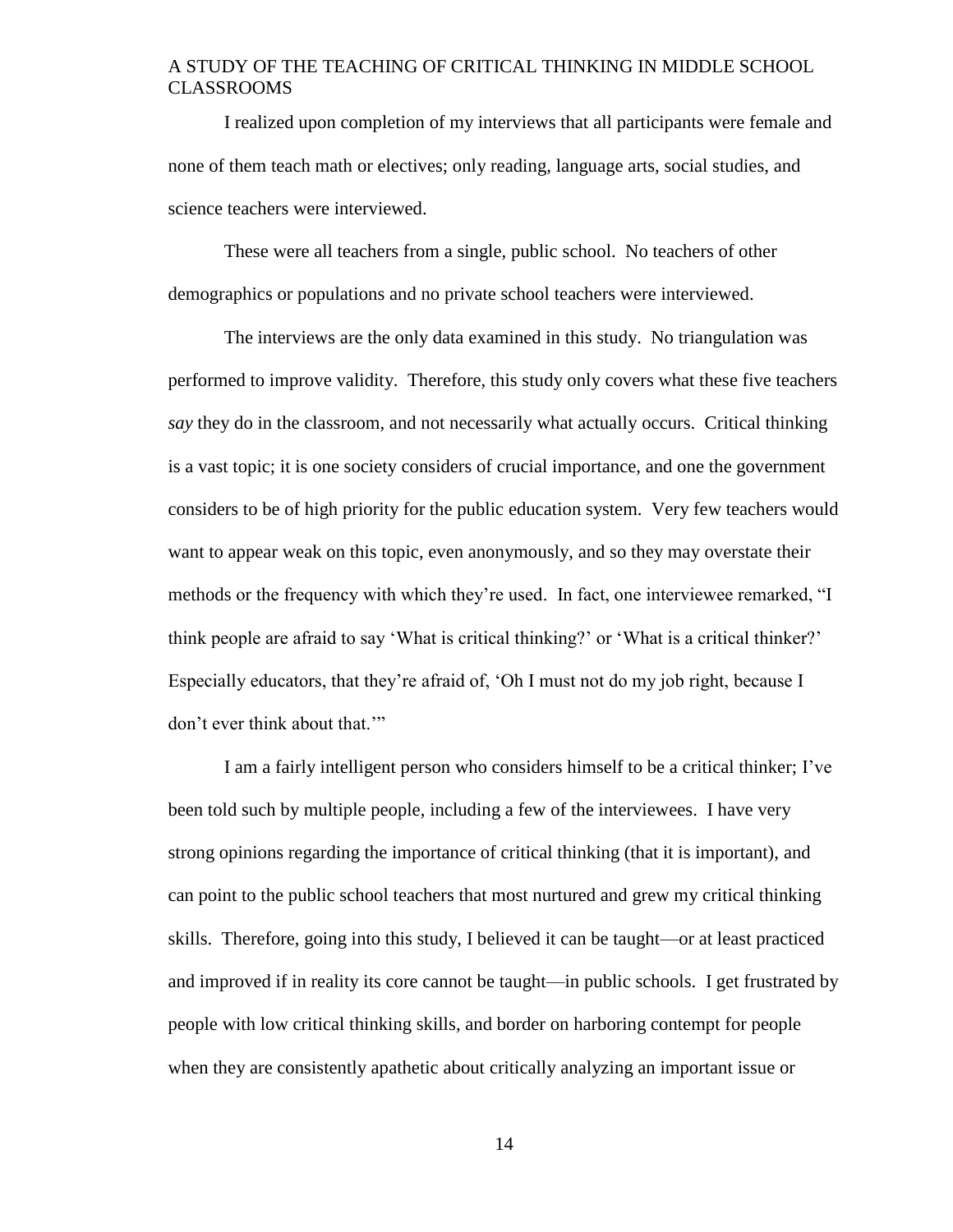situation. These biases are all possible threats to the validity of this paper. They are also, however, the reason this study was conducted.

#### <span id="page-20-0"></span>**Data**

Below are the five teachers I interviewed, how long they have been teaching at the time of the interview (including the school year during which the interview took place), and the classes they teach. I forgot to ask Ms. Williams how long she had been teaching, but she did say she taught at a zoo for a couple years before becoming a middle school science teacher.

<span id="page-20-1"></span>

| Table 1                                    |                                  |                                                            |  |
|--------------------------------------------|----------------------------------|------------------------------------------------------------|--|
| Information About the Teachers Interviewed |                                  |                                                            |  |
| Teacher                                    | <b>Years Teaching Subject(s)</b> |                                                            |  |
| Ms. Lei                                    |                                  | 10 $6^{\text{th}}/7^{\text{th}}$ grade reading             |  |
|                                            |                                  | Classes specifically for high-level and low-level students |  |
| Ms. Harris                                 |                                  | 12 $7th$ grade social studies                              |  |
|                                            |                                  | $7th$ grade honors social studies/language arts            |  |
| Ms. Clark                                  |                                  | 3 $7th$ grade science                                      |  |
| Ms. Moore                                  | 6                                | 8 <sup>th</sup> grade language arts                        |  |
| Ms. Williams                               |                                  | $8th$ grade science                                        |  |
|                                            |                                  | Pursuing $7th$ grade math endorsement                      |  |

Table 1

The following two tables list the overarching themes I found during my coding, the number of samples that fell under those themes, and for some sections, a choice quote. Each question is answered in two parts, so each table has two sections. The number of samples listed are somewhat arbitrary as a sample may cover just few words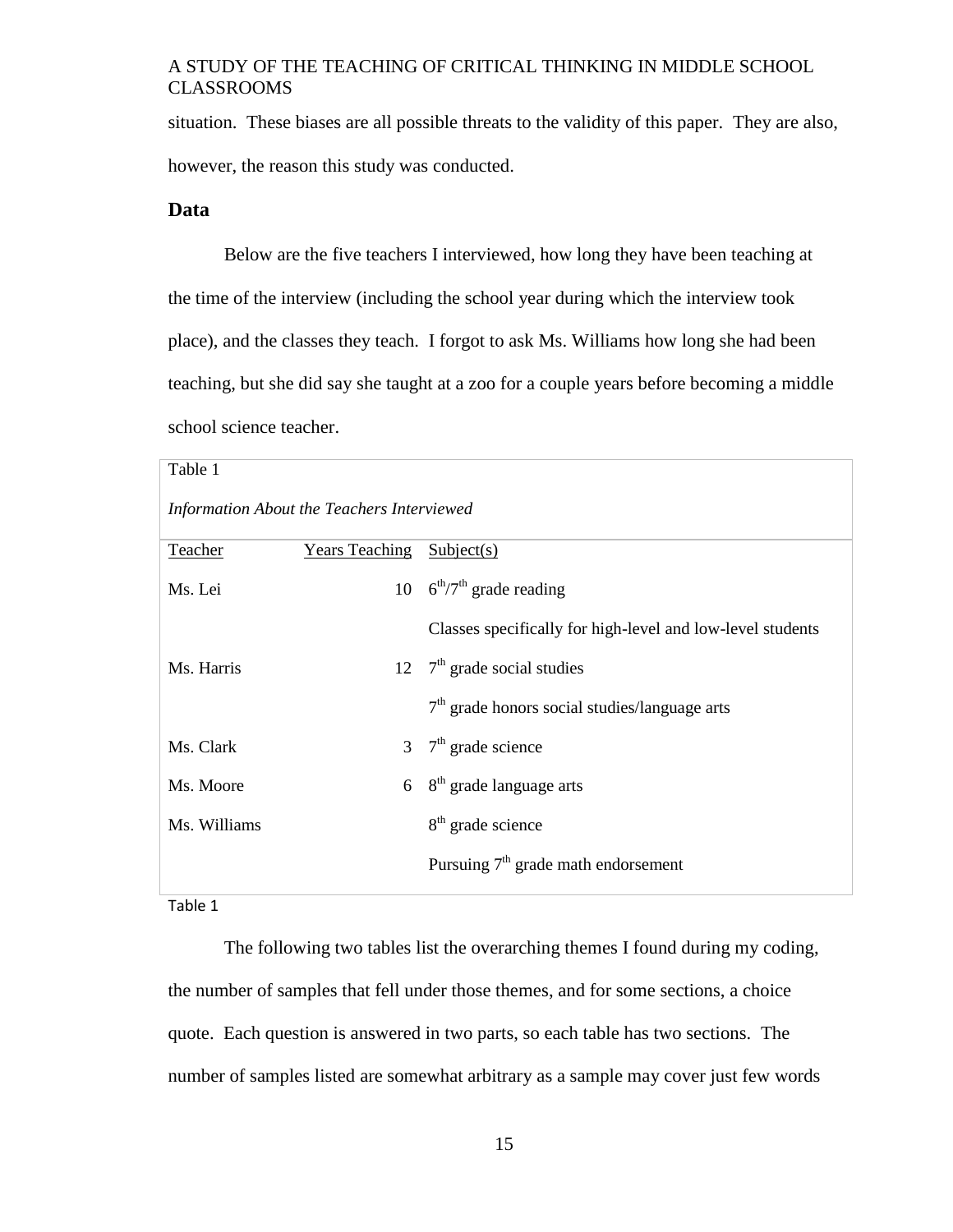or several paragraphs depending on the text of the interview itself and how focused the interviewee was at the time of responding. When several sentences in a row all related to the same topic, I marked it as a single sample. Conversely, when an interviewee jumped around and touched on several different topics at once, returning to a theme repeatedly, that section was tagged as several samples.

The Analysis section will include more quotes from the interviews not listed here.

<span id="page-21-1"></span><span id="page-21-0"></span>

| Table 2                                                              |                                                                            |                                                                             |
|----------------------------------------------------------------------|----------------------------------------------------------------------------|-----------------------------------------------------------------------------|
| Themes Found for the Two-Part Answer to "How Do Teachers Define CT?" |                                                                            |                                                                             |
| Definition of Critical Thinking                                      |                                                                            |                                                                             |
|                                                                      | These are the themes present in how teachers defined critical thinking.    |                                                                             |
| Bloom's Taxonomy                                                     |                                                                            | 9 samples                                                                   |
| Analysis                                                             |                                                                            | 31 samples                                                                  |
|                                                                      | Slow thinking and deep thinking<br>13 samples                              |                                                                             |
| Ms. Clark                                                            |                                                                            | [CT is] a time thing, so, when you stop and really think about something.   |
| Application                                                          |                                                                            | 18 samples                                                                  |
|                                                                      | Doing research and supporting with evidence                                | 26 samples                                                                  |
| Ms. Williams                                                         | thoroughly answer the questions using evidence that they've used in class, |                                                                             |
|                                                                      |                                                                            | or that they've learned in class, evidence that they've gathered outside of |
|                                                                      | class.                                                                     |                                                                             |
| Considering every side                                               |                                                                            | 6 samples                                                                   |
| Arriving at a conclusion                                             |                                                                            | 30 samples                                                                  |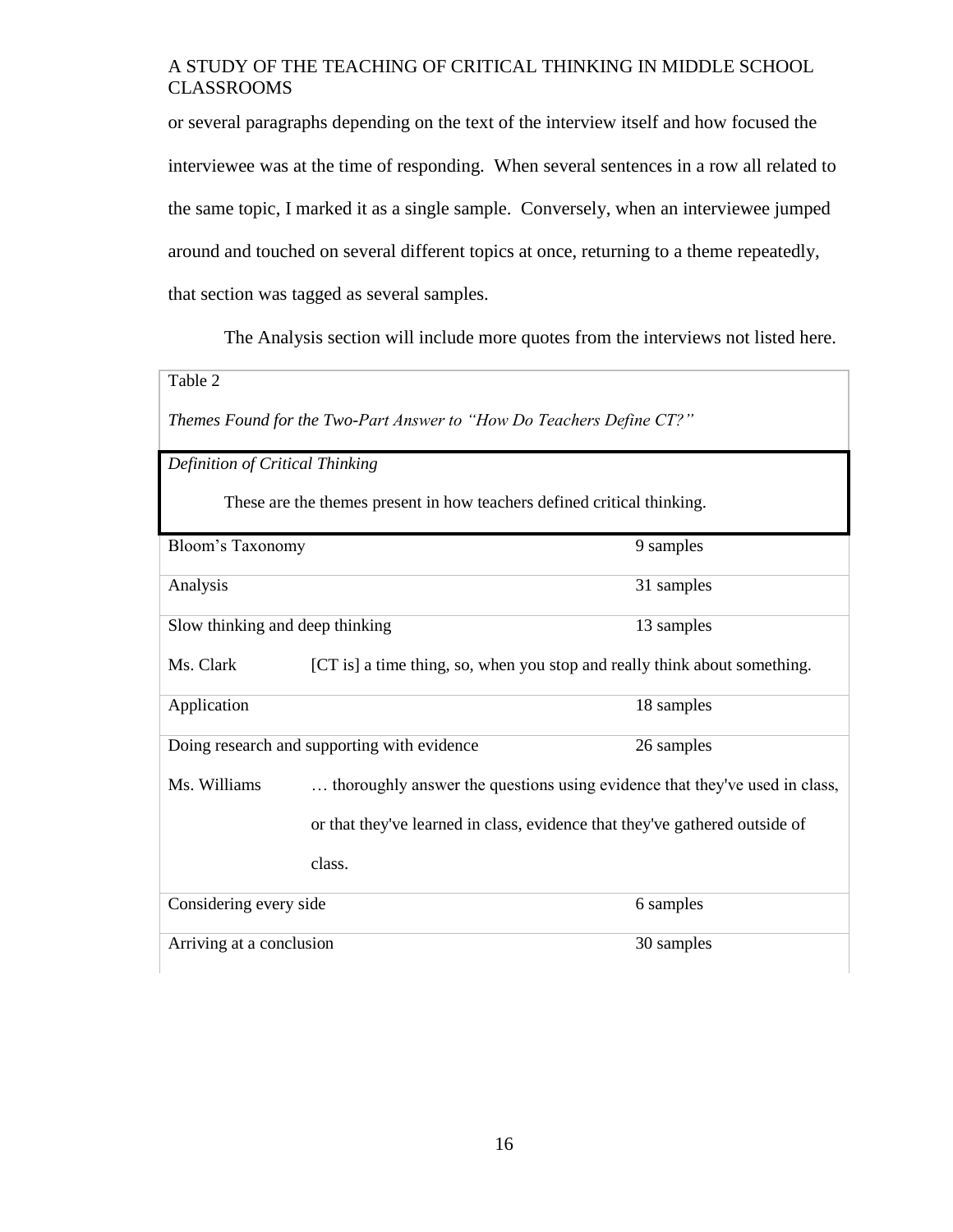<span id="page-22-0"></span>

| <b>Important Aspects of Critical Thinkers</b>                                                         |            |  |
|-------------------------------------------------------------------------------------------------------|------------|--|
| There are aspects of critical thinkers that do not strictly fit into the <i>definition</i> of CT, but |            |  |
| are important nonetheless.                                                                            |            |  |
| Open-mindedness                                                                                       | 9 samples  |  |
| Question validity                                                                                     | 10 samples |  |
| Making connections                                                                                    | 15 samples |  |
| Thinking ahead                                                                                        | 10 samples |  |

Table 2

<span id="page-22-2"></span>Table 3

*Themes Found for the Two-Part Answer to "How Do Teachers Think They Teach CT?"*

<span id="page-22-1"></span>*Methods for Teaching Critical Thinking*

These are themes that commonly arose from how teachers described how they teach

critical thinking to their students.

| Asking questions     |                                                                               | 13 samples |
|----------------------|-------------------------------------------------------------------------------|------------|
| Modeling             |                                                                               | 17 samples |
| Ms. Williams         | I will model with the students walking through the steps, and I will actually |            |
|                      | tell them what's going through my mind and thinking through the problem.      |            |
| Challenging students |                                                                               | 5 samples  |
| Groups               |                                                                               | 10 samples |
| Ms. Harris           | You can have them work in groups, you can do different types of pair-         |            |
|                      | shares. My goal is that every kid talks, every day about what we're learning  |            |
|                      | about. Sometimes it's just with a partner, sometimes it's with a team,        |            |
|                      | sometimes it's with the whole group.                                          |            |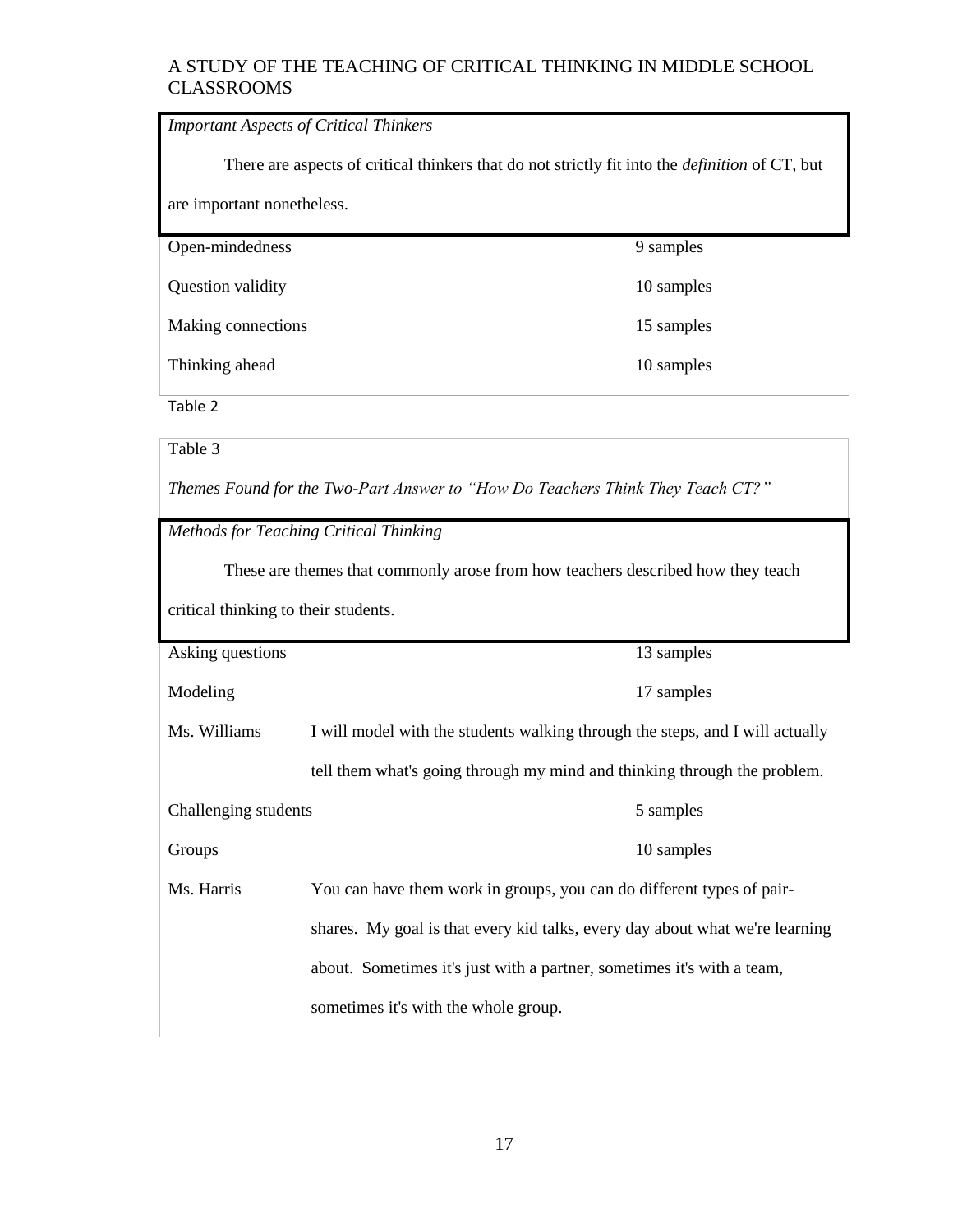<span id="page-23-0"></span>

| Difficulties of Teaching Critical Thinking                                            |                                                                                 |           |
|---------------------------------------------------------------------------------------|---------------------------------------------------------------------------------|-----------|
| Largely what shapes teaching methods are the difficulties they must address. The same |                                                                                 |           |
| goes for teaching CT.                                                                 |                                                                                 |           |
| The quick answer                                                                      |                                                                                 | 6 samples |
| Physiological development                                                             |                                                                                 | 7 samples |
| Parental support                                                                      |                                                                                 | 5 samples |
| Confidence                                                                            |                                                                                 | 2 samples |
| Teachers                                                                              |                                                                                 | 5 samples |
| Ms. Williams                                                                          | You can't really model and teach [CT] in its little fashions to the students if |           |
|                                                                                       | you're not [a critical thinker] yourself.                                       |           |

Table 3

### <span id="page-23-1"></span>*Trayvon Martin Vignette*

Before we dive into the analysis of this data, one vignette given by Ms. Lei is particularly noteworthy, and I will reference it frequently. The text is many pages long, so I will summarize it here. Everything in quotations is a quote from the interview.

In February 2012, Trayvon Martin, a 17-year-old African American, was shot and killed by 28-year-old George Zimmerman. Using only the information (true or false) from the interview, and not facts now known after the completion of the trial, George was the neighborhood watch captain who saw a person he did not recognize and felt looked suspicious. He stopped the person, Martin, and told him at gunpoint to empty his pockets. At some point, Zimmerman felt like his life was in danger and shot Martin, who turned out to be unarmed.

All of Ms. Lei's students, many of whom were ethnic minorities, were in an uproar. "It's a race thing!" Ms. Lei simply asked, "Is it?" She told them that she is the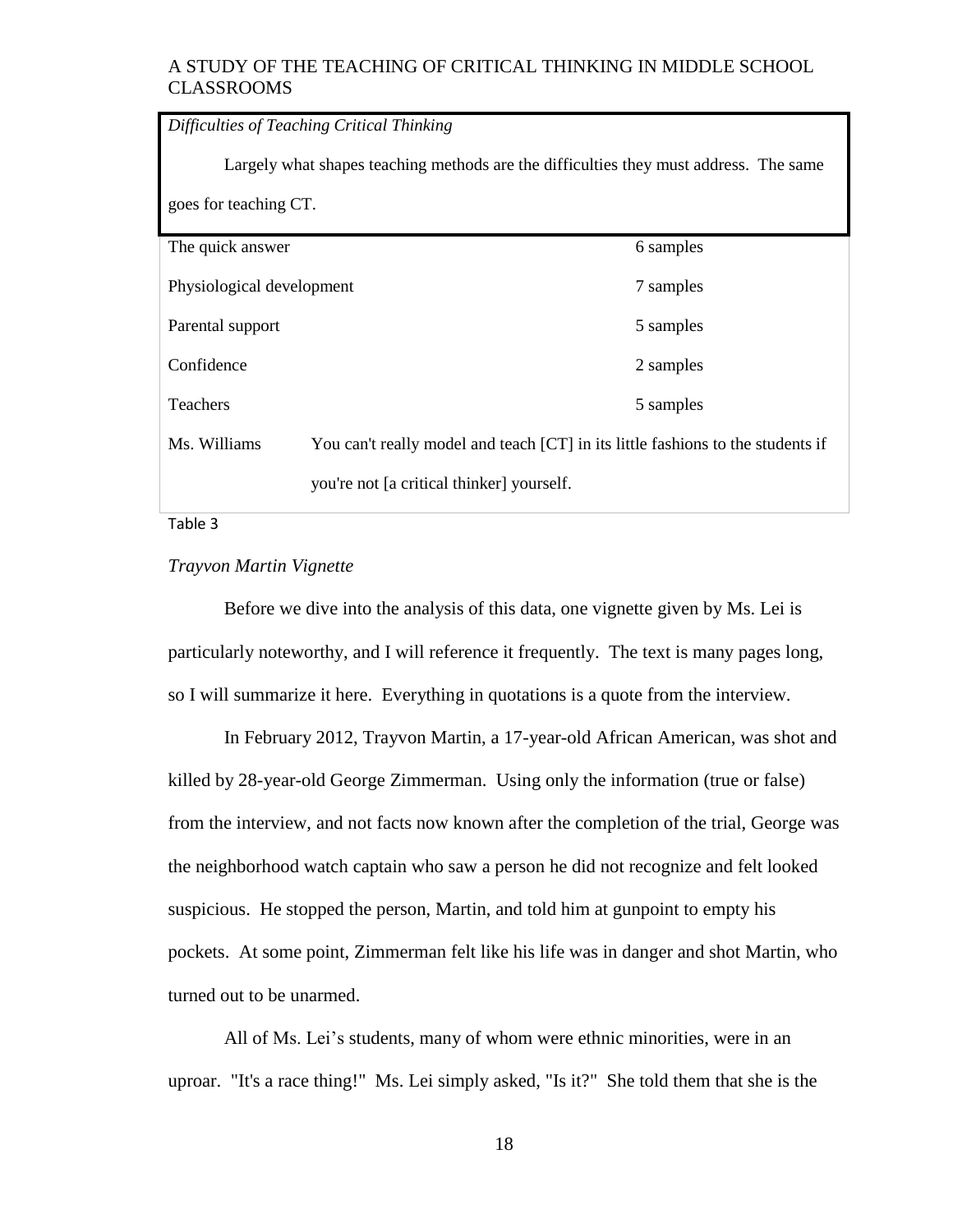captain of her neighborhood watch, and it is well within her rights to stop a suspicious person wandering her neighborhood. It is not alright, however, to retain that person at gunpoint and tell him to empty his pockets.

Ms. Lei went home and gathered three articles: a news article, an article from Martins's parents' point of view, and an article from Zimmerman's point of view. She didn't tell her class that she had brought in three, but at first only handed out the article from the news, "because you know how the news is *always* right, right?"

She had her class, after reading the first article, jot down their thoughts and discuss. The class was still convinced this was a race issue. Again she asked, "Is it?" At this point, "one brave kid" said that maybe it wasn't. "Maybe it was just an accident that happened." The discussion went from there and a few more kids began to question their initial thoughts.

The next day she had them read the article from Martins's family's point of view. After this, some of the kids began to think that maybe it wasn't a race issue. "Maybe it was an age issue," or maybe something else. Ms. Lei pointed out to me in the interview that at that point in time—early in the investigation—much of the news was anonymous and it was hard to verify credibility.

Finally, one of the kids asked, "Well what about [Zimmerman]?" She asked whether it made a difference what race Zimmerman was. The kids responded that he must have been white, because it was *clearly* a race issue. At this point she leaked an article to them, allowing them to discover that Zimmerman was, in fact, half Hispanic. (A large number of her students were Hispanic.) It completely threw a wrench into her students' views and theories.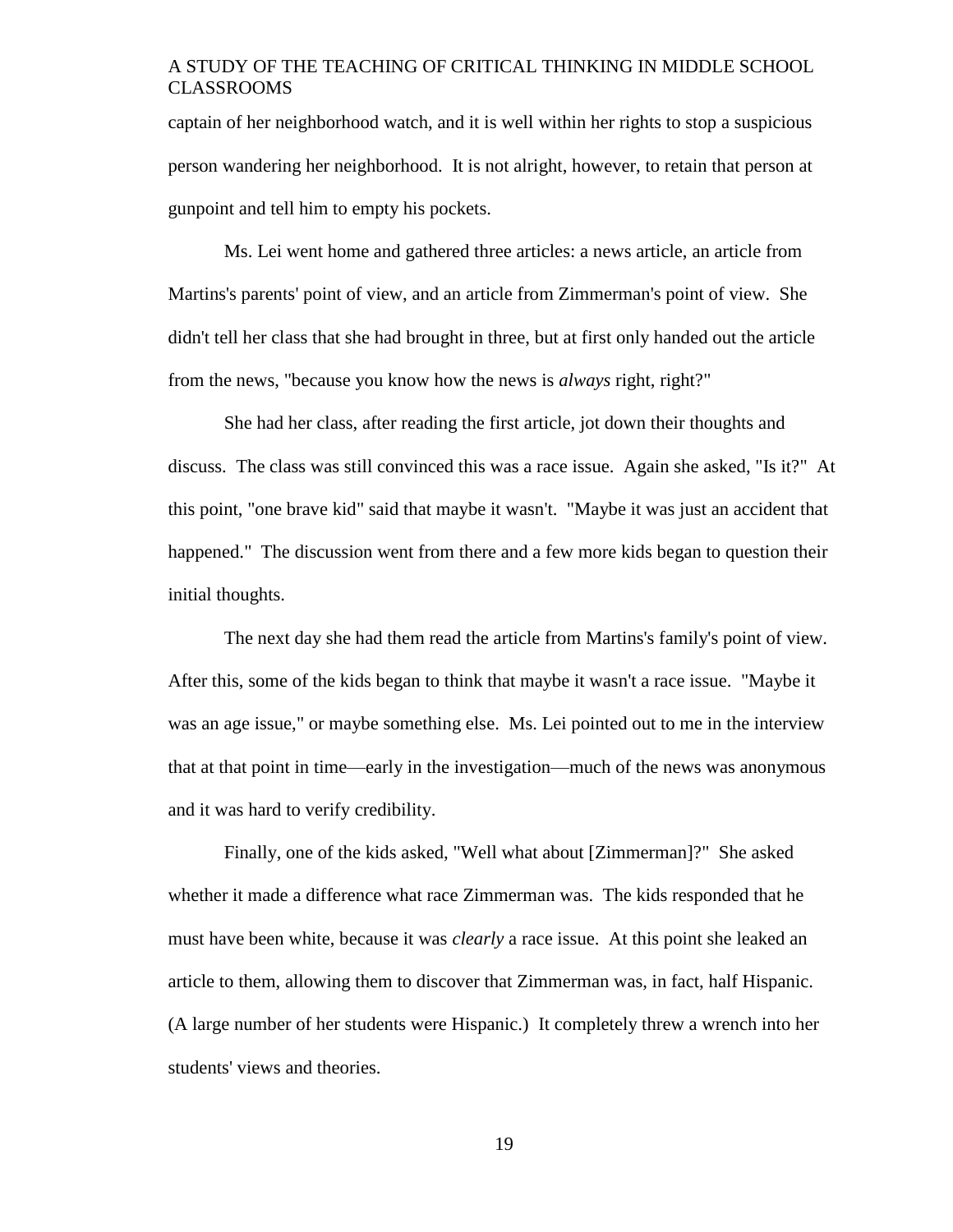Now the students *wanted* to do more study, find articles on their own, and bring them into class. They wanted to do more analysis of the situation.

At the end her kids said, "You made us change our minds."

She responded that she hadn't. She just forced them to think critically, to challenge their own assumptions and back their thoughts up with research. When they looked at more than one point of view, they made up their own minds. All she really did was ask, *are you sure?* and get them started with research.

#### <span id="page-25-0"></span>**Analysis**

As the previous section's grouping made apparent, after analyzing my data, I have developed four theories about the answers to my two primary research questions. The first question, "How do teachers define CT?" must be split into two parts: the definition of CT, and important aspects of critical thinkers. The second question, "How do teachers teach CT?" I've split into: methods for teaching CT, and difficulties of teaching CT.

#### <span id="page-25-1"></span>*Definition of Critical Thinking*

It is perhaps unsurprising, given CT's long history of refusing to allow philosophers to pin (or pen) down its definition, that interviewing five teachers did not yield a clear definition either. There were commonalities and themes across each of the five—in fact there were too many of them. Studying or teaching "critical thinking" is more akin to studying or teaching "science" than it is to studying or teaching the "properties of hydrogen." Critical thinking is not one aspect of thinking, but rather encompasses most aspects of thinking.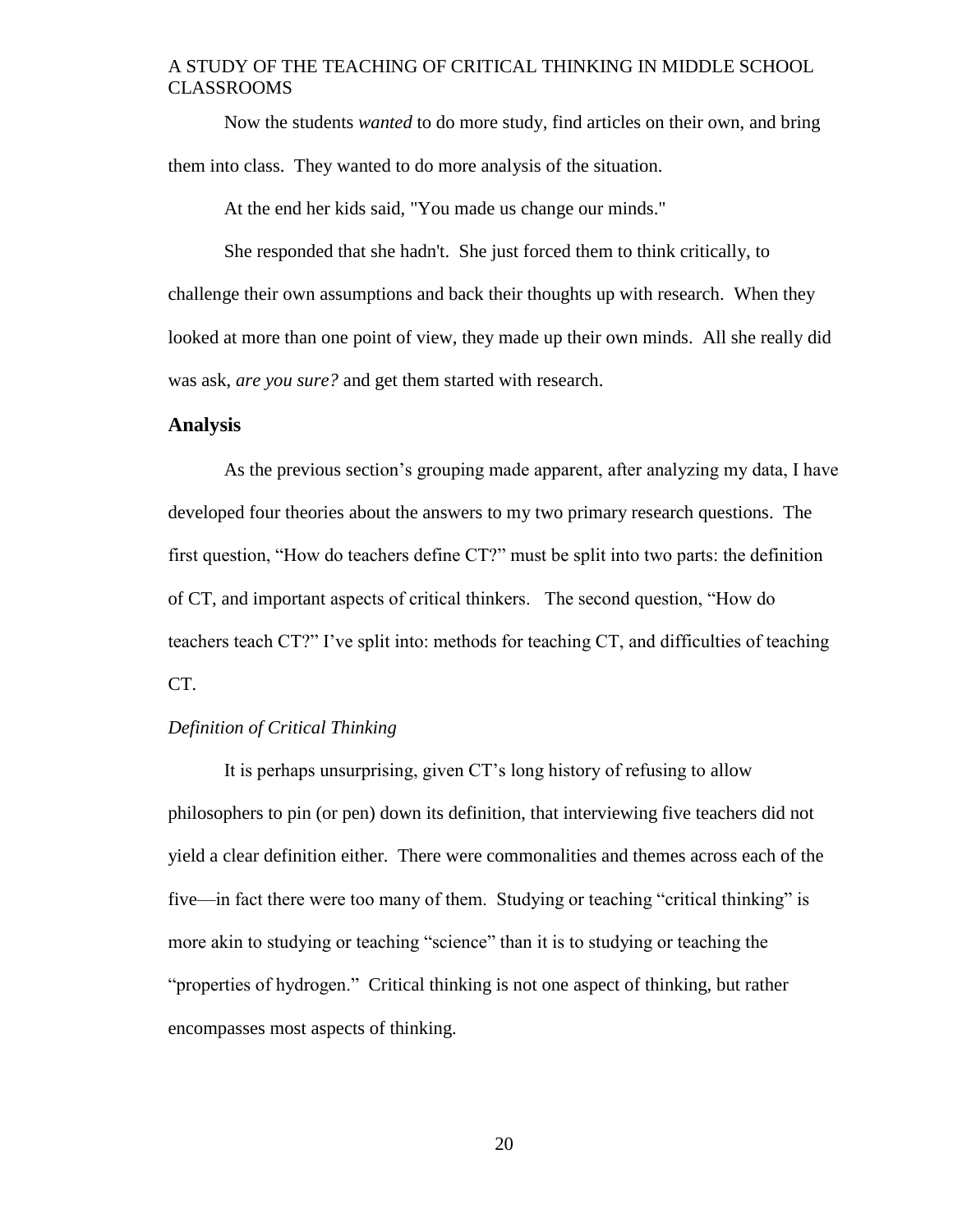*Bloom's Taxonomy.*

<span id="page-26-0"></span>Bloom's Taxonomy is a widely regarded hierarchy of thinking. It categorizes and ranks the different levels of thinking from low to high. Those levels are knowledge, comprehension, application, analysis, synthesis, and evaluation. Four of the five teachers mentioned Bloom's Taxonomy by name. Ms. Lei said she knew that the "true" or "academic" definition of CT was using each of the six levels. On the other hand, while Ms. Harris references Bloom's, she feels that having students use the top three levels analysis, synthesis, and evaluation—is having them think critically. The other teachers mention getting students to think at Bloom's higher levels as goals for their students.

### *Analysis.*

<span id="page-26-1"></span>One of the most common words used by the teachers in their interviews was "analyze," Bloom's fourth level of thinking. Ms. Moore defined CT as, "looking deeply at content, whatever the content, and *analyzing* it for purpose, meaning, and relevance in their life." (italics for emphasis) Ms. Williams stated that her research on how to teach CT in the science arena all pointed to having students analyze their data. Ms. Lei, described her struggles teaching CT to a student who was an avid reader and can recall, summarize, and repeat verbatim every event in a story, but couldn't analyze any of it. Clearly analysis is a key component of CT.

#### *Slow thinking and deep thinking.*

<span id="page-26-2"></span>Similar to analysis, several teachers emphasized the need for slowing down to think deeply about a concept, situation, or problem, and resisting the urge to accept the first thing that pops into one's head. Ms. Clark defined CT, "as a time thing, so, when you stop and really think about something." She continued describing the importance of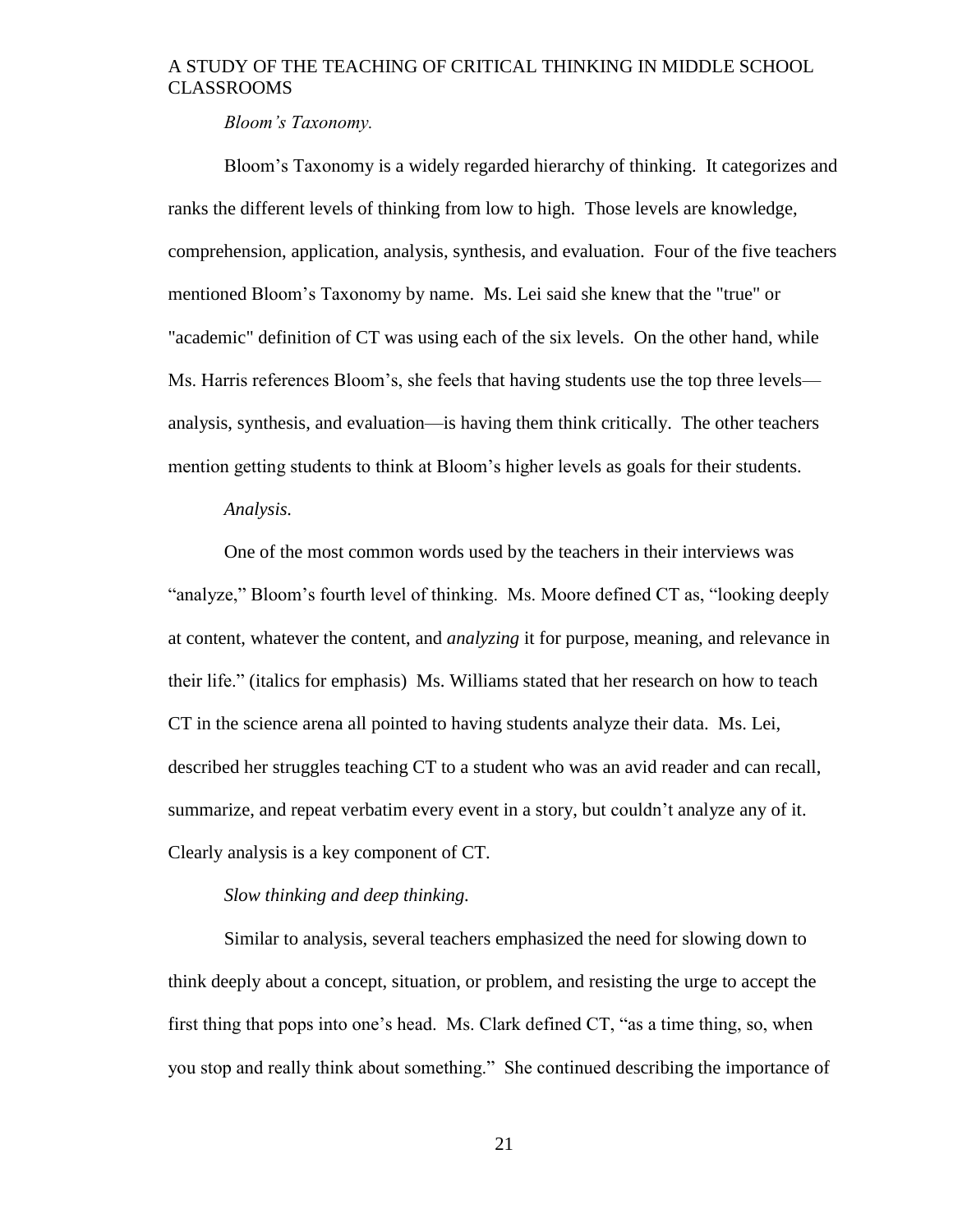analyzing all parts of a problem and solution, and not leaving any "gray areas" unconsidered. Similarly, in the previous section, we saw that Ms. Moore used the phrase "looking deeply" in her definition of CT.

Ms. Lei's vignette of how her students reacted to the Trayvon Martin case is a perfect example. The students jumped to their first-thought conclusions. "This is a race thing!" Critical thinking involved slowing down and thinking deeply about the incident.

#### *Application.*

<span id="page-27-0"></span>Every example of CT a teacher discussed included some sort of application. Students had to be thinking *about* something. This supports what McPeck said regarding "thinking about X." This pattern could be due to all of these teachers being teachers of X. However, Ms. Lei, a reading teacher, finds that helping students self-evaluate helps them to understand why they are in a lower-level reading class. In this case, the application is oneself, rather than reading or what is being read.

Ms. Clark stated that CT is not taught in "some kind of weird lecture ... 'this is what CT is," but that you "just have to make kids do it." This is because CT requires an application.

The teachers were very keen on CT taking place in any and every context. Students' CT skills vary from context to context. Ms. Lei said that with her selfevaluation, kids found it powerful to realize that they reached different levels in different subjects. The hard part for her, then, is getting students to figure out how to apply the high CT skills they have in other classes, like math and science, to their own reading.

It is clear that an application is required for critical thinking.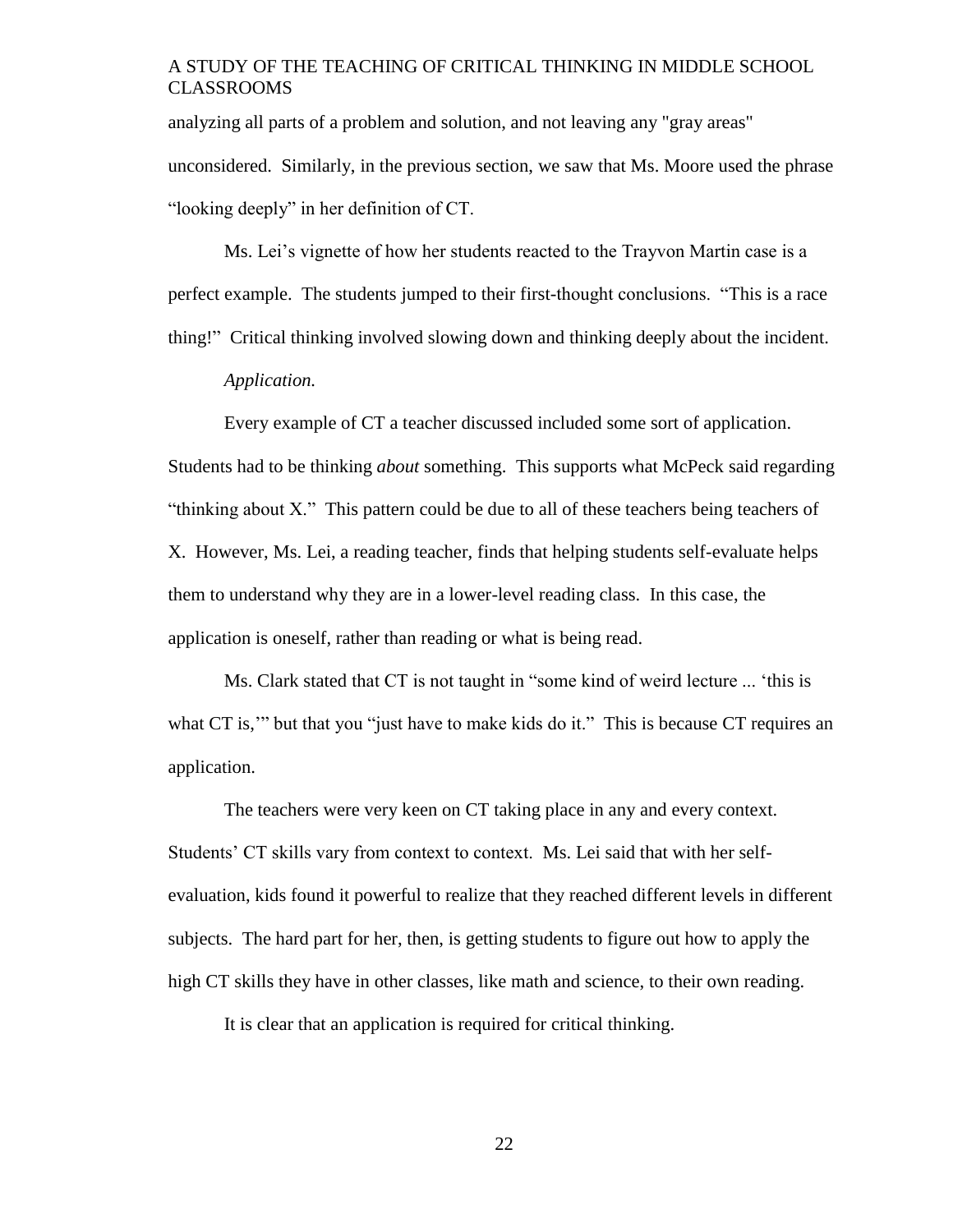*Doing research and supporting with evidence.*

<span id="page-28-0"></span>Every teacher said that CT includes supporting ideas with evidence. Where does one get evidence? One does research. Ms. Williams said a critically thinking student must be able to "thoroughly answer the questions using evidence that they've used in class, or that they've learned in class, evidence that they've gathered outside of class."

Ms. Moore said one must "have evidence to support that it's not just your idea or your thought or your feeling, but you have evidence to support your idea." Later she said, when disagreements arise you should maintain your theory unless someone's *evidence* convinces you otherwise.

Ms. Lei's Trayvon Martin story is another excellent illustration of evidence gathering. Thinking critically about the case required a lot of research.

*Considering every side.*

<span id="page-28-1"></span>Critically thinking means considering every side to a situation, issue, or problem. As a parent, Ms. Moore would ask her kids probing questions to discover whether they had considered (or been presented with) every side of an issue brought up in social studies. She feels that this taught her kids to look consider an issue from every angle and that this now allows them to not be "bamboozled, or impressed with bells and whistles and fast talkers. … They look at things more critically."

During voting season, Ms. Lei's students ask her who she's voting for. She replies that she votes for the "best person" regardless of party. As the youngest of nine kids, polling her family allows her to see many different angles. She said if you only consider what *you* want, "then it's so narrow-minded. And then you miss all the other parts too."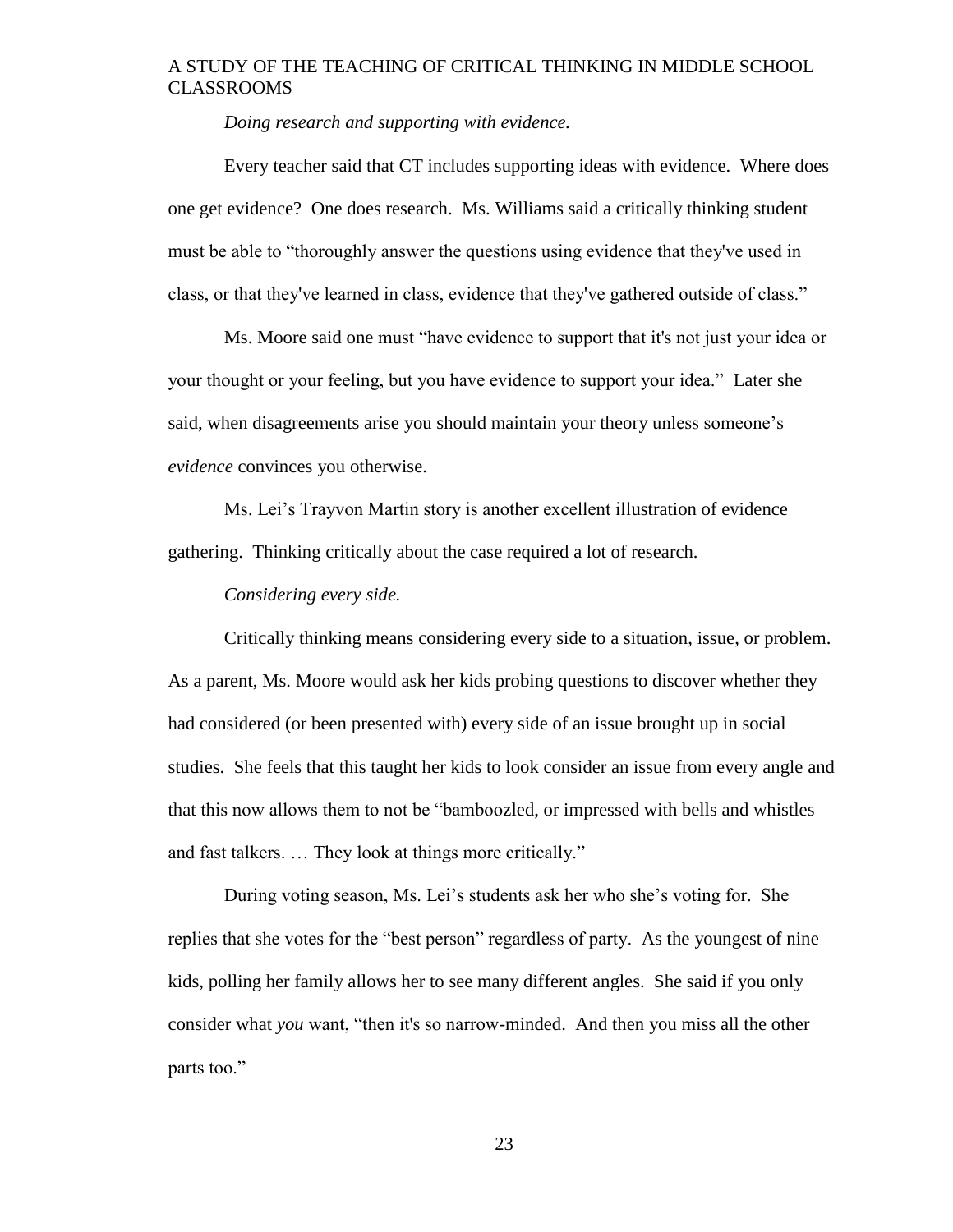Ms. Lei also illustrated seeing every side in how she handled the Trayvon Martin case. She brought in three different angles forcing her students to consider every angle of the case before coming to their own conclusions.

It is evident that CT involves approaching a context from every angle, looking at every side of an issue.

#### *Arriving at a conclusion.*

<span id="page-29-0"></span>The purpose of CT is to arrive at a conclusion. At one point in my interview with Ms. Williams, I tried sum up her definition of CT as "asking, 'What if?'" She responded that merely asking "What if" is not enough. You have to follow it through to an answer.

I asked Ms. Moore if there was a point at which one can critically think much. Her response was profound.

The world is constantly changing and things are constantly developing and growing, [so] we can't "what if" everything that we look at. If you're constantly doing that then there becomes no resolution, and no solution of moving forward. So I think that there needs to be a process of critically thinking to one end. That may be a temporary end, and once we accomplish something, then critically thinking about *that*, and adjusting and growing.

*All together now.*

<span id="page-29-1"></span>Combining each of these traits, a reasonable definition of CT is "Using the top levels of Bloom's Taxonomy to analyze a given context, thinking slowly and deeply, considering every angle, supporting ideas with evidence, in order to arrive at a conclusion." However, like all definitions created to date, this definition is still incomplete. For example, it is missing the elements of reflection, self-analysis, and metacognition—key ingredients according to previous philosophical research. This is just the definition that fell out of the patterns in the interviews.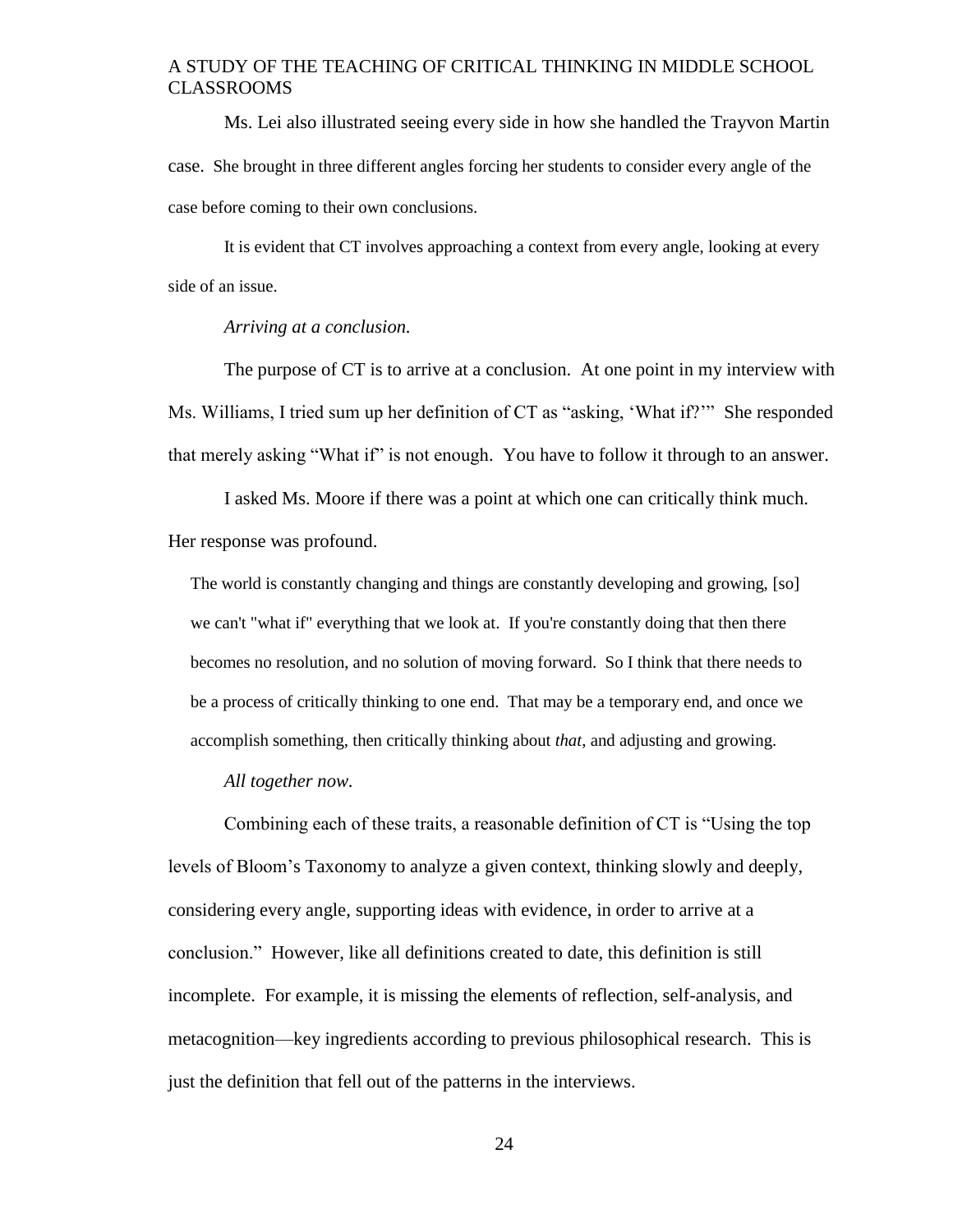#### <span id="page-30-0"></span>*Important Aspects of Critical Thinkers*

There are aspects of critical thinkers and the environment and mind set of critical thinkers that do not fit into the *definition* of CT, itself. Nevertheless, they are important.

#### *Open-mindedness.*

<span id="page-30-1"></span>Aristotle said, "It is the mark of an educated mind to be able to entertain a thought without accepting it." Critical thinkers have open minds. They are open to new evidence and are willing to abandon previously held beliefs if the new evidence holds up to scrutiny. In order for this to happen, a critical thinker must be willing to remain civil while disagreeing with a peer, and must be willing to listen to things that don't immediately match their currently held beliefs. One must be open-minded in order to objectively look at every side of an argument—part of our definition.

Speaking to her students at the end of her Trayvon Martin example, Ms. Lei said (italics mine),

I need you guys to see that you can't just take one article, one reading, one thing, or one person's voice, and accept that. You should be *willing* to think deeper, and challenge that. Even if it is the same belief that you think.

The willingness to see the other sides is what makes an open-minded thinker. It does not mean that you accept every theory you happen upon, but that you are willing to consider every side in the first place.

#### *Question validity.*

<span id="page-30-2"></span>The other side of the open-minded coin, critical thinkers question the validity of things they see, hear, and read. It may turn out that a piece of information is correct, but a critical thinker stops and does some research before accepting the information as fact.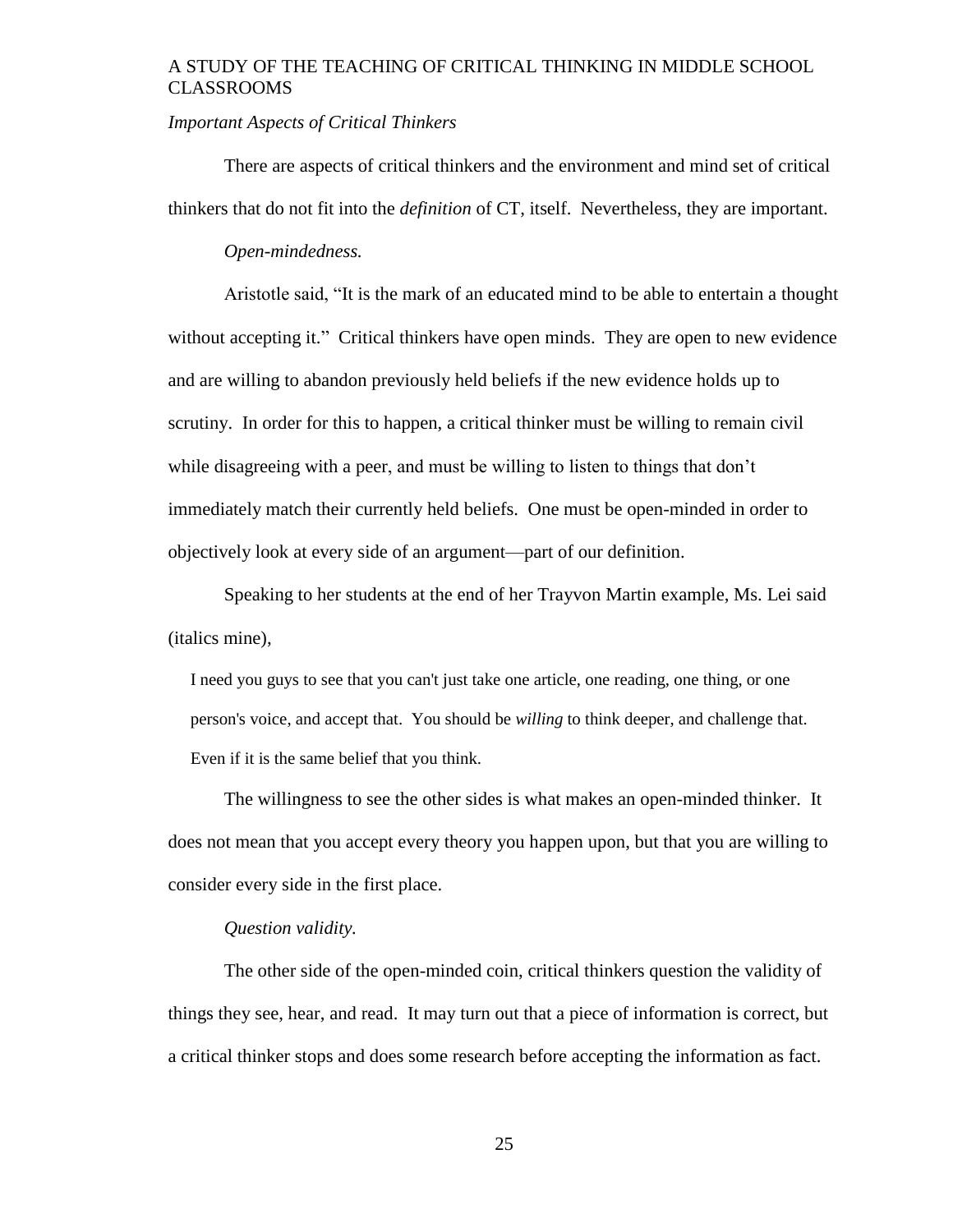Likewise, the critical thinker checks theories against themselves for logical contradictions. There is always some level of healthy doubt in a critical thinker's mind.

As just read in the above Trayvon Martin quote, the students should not just take one source and accept it. They had to think deeper and challenge it.

Ms. Clark also gives a comical example discussing a tool another teacher in the building uses: the tree octopus website. Obviously, as octopuses live in the ocean where there are no trees, such a creature does not exist. However, someone made a website that looks legitimate with videos, high-quality photoshopped images, fake quotations, and testimonials. Every year, her students come in swearing that this animal is the real deal. "What? Where do octopuses live?" Despite her questions, they still believe until the end of the week when the teacher reveals to his students that the site is a hoax. "Yeah, you're right. It's not true," she mimicked, with ironic dejection.

#### *Making connections.*

<span id="page-31-0"></span>A critical thinker draws connections between the context being thought about and their own lives, the lives of others, and society at large.

Ms. Moore described one application of CT as being students asking, "How does [language arts] apply to us?" I followed up asking about a student who decides that the content doesn't apply to his or her own life, and so why should they continue learning it? She said that critically thinking about a context is more than just considering how it applies to the individual but also to the world. Further, especially in school, when students don't have a realistic vision of the real world, if a student does not see how something like language arts could apply to them in the future, then they need to "delve deeper." For example, if they argue that they will never write essays, then they have not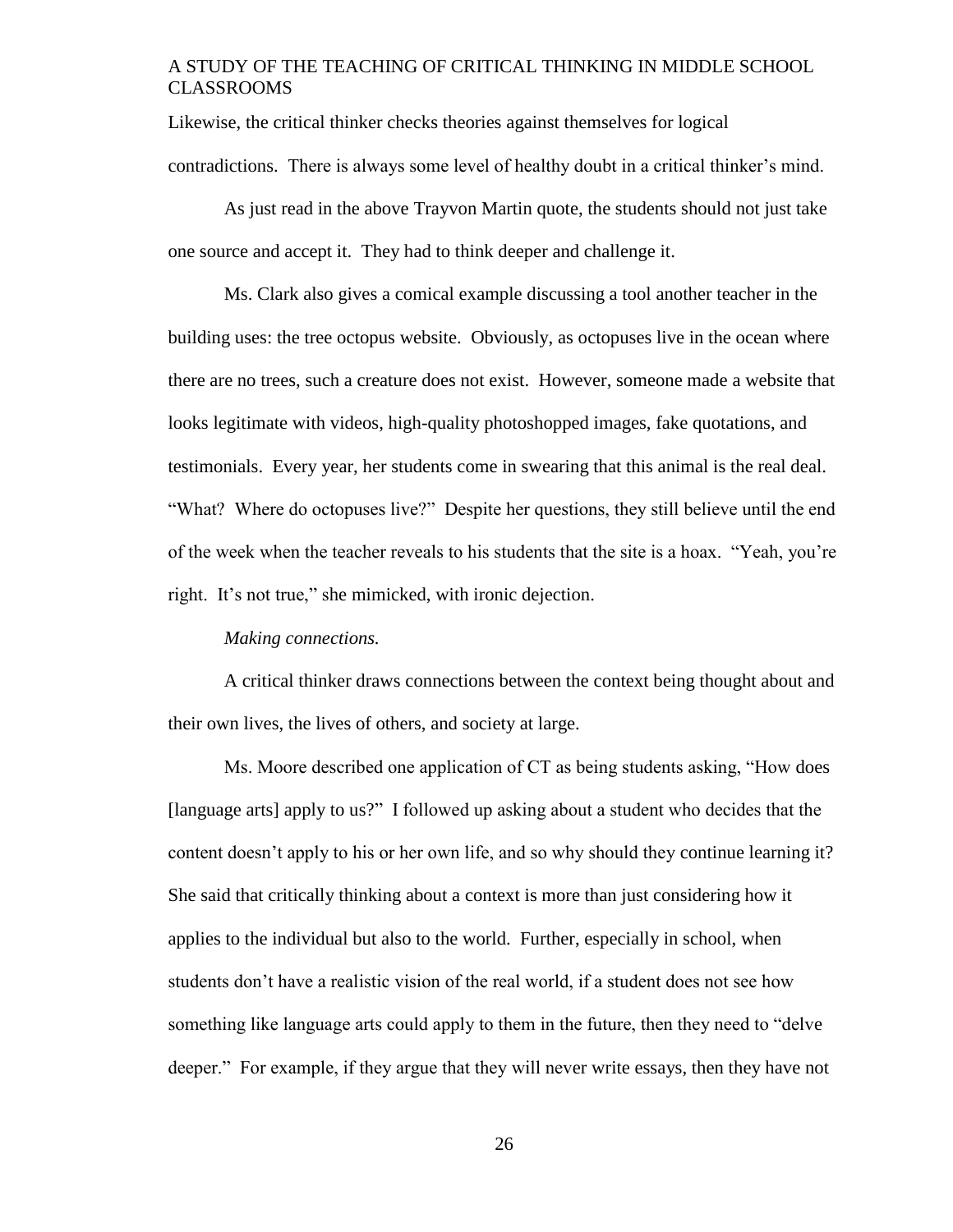considered the skills required in order to write decent essays that they will use later. It is not the essays, but the skills that go into them that have applications. In order to critically think by asking "How does [language arts] apply to us?" they need to follow through with their thinking by thinking deeper, considering every angle, and *then* making connections.

Ms. Lei had an especially touching example of how she gets her students to apply their reading to their lives. A girl of hers was reading a book titled *Soul*. She approached Ms. Lei saying that it was a higher level book, comparing it to a more fun book which while reading, she "didn't have a lot of thoughts." *Soul* is about a girl from Nepal who is sold into slavery. After some more prodding, the girl said, "This book made me want to cry, it made me care, and then it made me think, 'What could I do to help kids like this?'" This spun into a class-wide conversation. "Every single one of my eighth graders was reading and [critically] thinking." All of this was because a student made connections from her reading to the real world. "I'm so proud of her."

#### *Thinking ahead.*

<span id="page-32-0"></span>Critical thinkers think beyond the here and now. Along with making connections, they think about the future and how a conclusion or decision will affect the long run. Ms. Clark said the impact *not* critically thinking might be greater negative consequences because such a person would not have considered the repercussions of their choices.

Ms. Lei illustrates the importance of thinking ahead to her kids by applying it to their performance and persistence in school.

This is how I explain it to my kids. "You can turn 16. If you make the choice to drop out, and I wouldn't recommend it, but if you do, you get a job, you're right. You make good money right now, for your age. You save up, you buy a car, maybe in three or four years.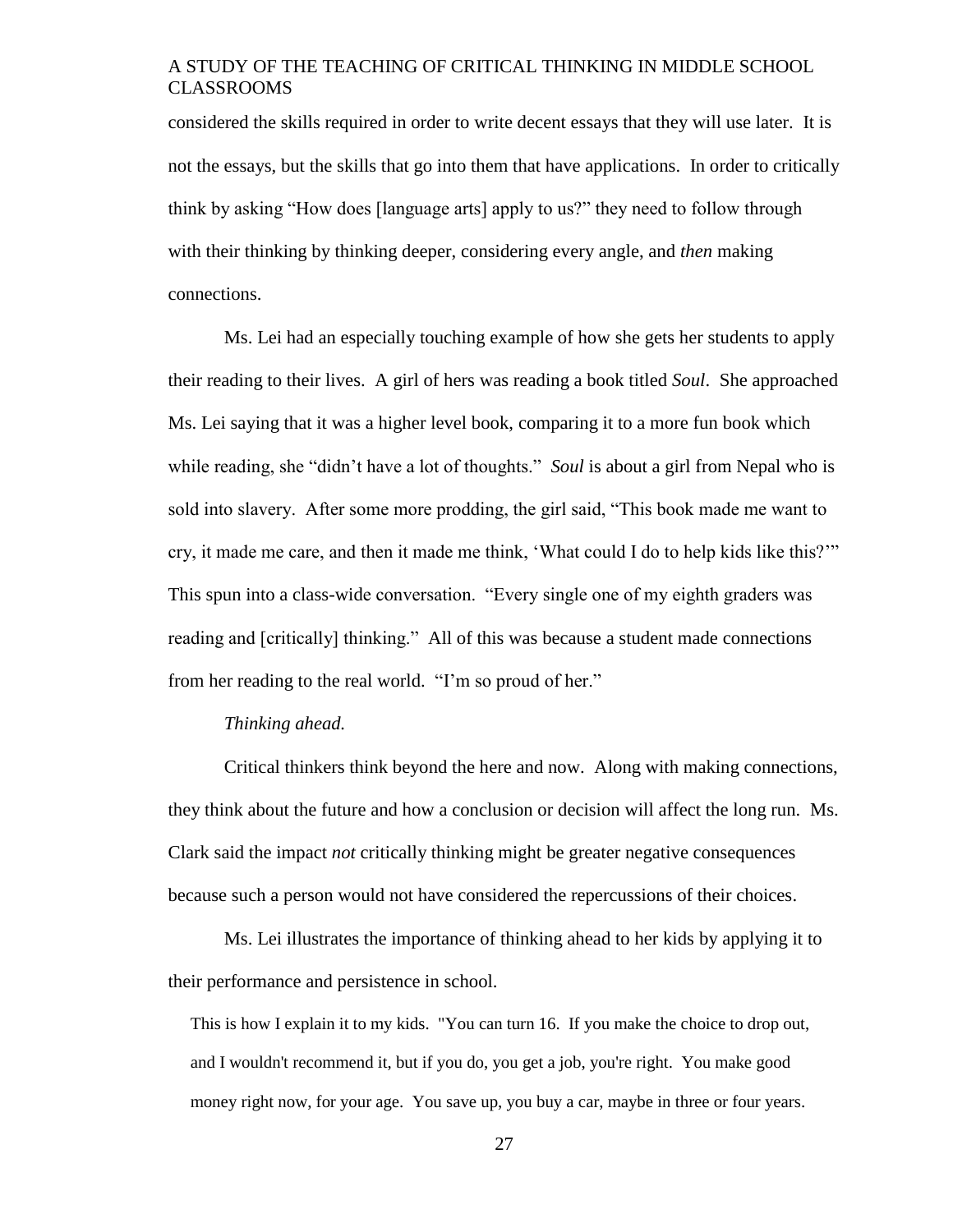You pay off the car in four or five years. Okay, you're doing ok. Maybe you manage. Say then, another student, goes to school for four years, finishes, graduates. Works there part time, goes to college. In four more years, they come back, and I don't want to say 'own you,' but I say it in that sense, that they become your boss. They tell you what to do. And they make twice as much, or three times as much as you. … Now think about that."

Her students try to argue that she doesn't know what it's like to be poor, but she grew up in similar circumstances to many of her students. She understands the need to take care of one's family that her students try to use as a rebuttal. So she ran with that rebuttal and did some more thinking ahead, pointing out that financially successful people can better take care of their families.

#### <span id="page-33-0"></span>*Methods for Teaching Critical Thinking*

While CT remains notoriously ambiguous, the methods these teachers use for teaching CT are a bit more concise. None of them teach CT exactly the same way—all of them have various tools in their "toolbox"—but after a lot of consideration, the goal of all of these teaching methods is the same: allow or force students to come to their own conclusions.

Rounding off Ms. Lei's Trayvon Martin example, when her students accused her of changing their minds, she said, "I didn't say anything. I just wondered." All she did was have them to do the research. Did she have her own opinions on the matter? I am sure she did, but she did not cherry-pick or alter the evidence, aside from being sure to cover all three key views. The students believed she had changed their minds, but all she had really done was forced them to go through the steps in order to make their *own* informed decision. This was her goal from the beginning.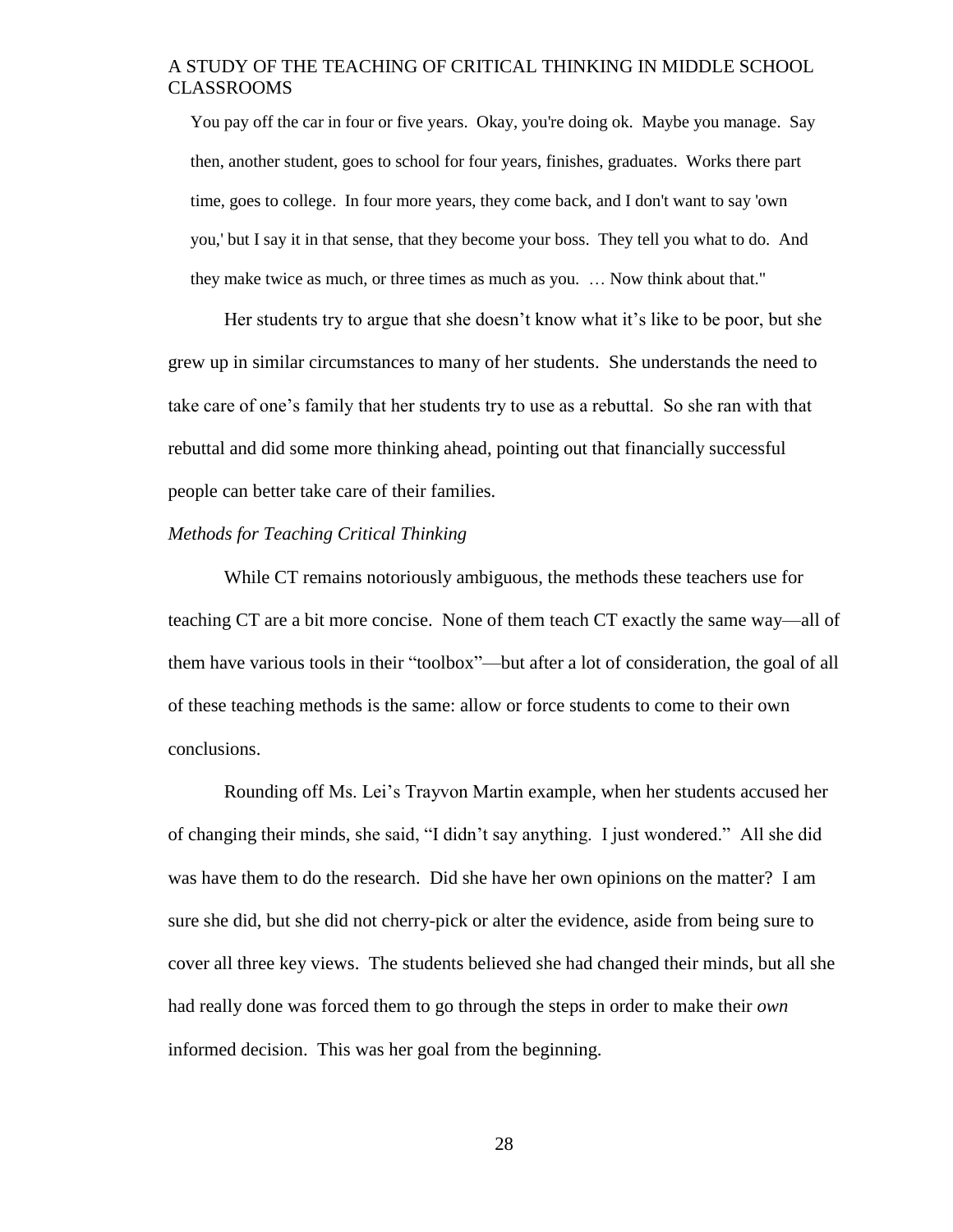*Asking questions.*

<span id="page-34-0"></span>The only teaching strategy described by all five teachers was asking questions. In fact, Ms. Clark relies almost solely on this method. As a science teacher, she uses "big overarching questions" such as, "How did polar bears become white?" Her students immediately assume they know the answer and can sum it up in a single word, "evolution." From there she starts picking apart their understanding by asking deeper and deeper questions. "You ask them more about those science words, and you find out they had no clue about it ... and then they start to get stumbled up with their theory and their ideas." From these questions she can eke out on what the students have a solid foundation, and what they still need to be taught. These questions force her students to slow down and think critically about what they actually know and what connections they can make between concepts they understand in order to form more complete theories. "They don't realize that what they're doing is the slow practice of critical thinking and patient problem [solving]."

There are a few different kinds of questions that serve different purposes. Ms. Clark in the example above uses probing questions. The purpose of these is point out to students what they do not know or have not yet considered. They are for poking holes in a student's response. The goal is to get kids to, "stop and really think about something." The purpose is not to attack, but to get kids to realize they have not figured it out yet. In another example, she states (italics mine),

I'll be like six, seven questions in and that's when they start to go, "I don't know. I really wait, I need to think about this more." *So then I can back off and let them think about it.*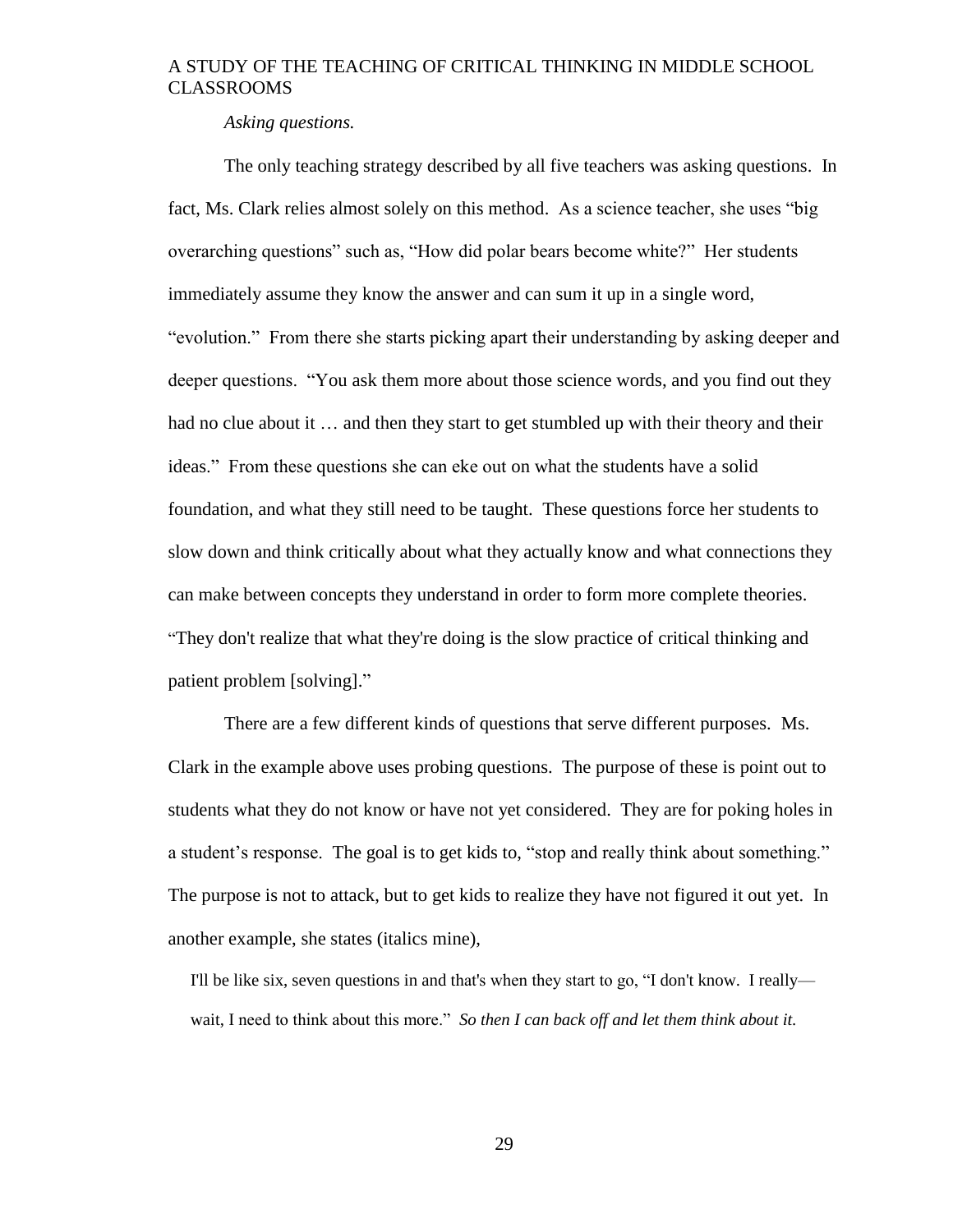After the students have realized they're missing some pieces, she does not laugh victoriously nor give them the answer. They have to go figure it out and arrive at their own conclusions.

A second type of question a teacher could ask is an open-ended question. Only Ms. Harris explicitly mentioned open-ended questions, but a few others brushed up against the notion. Ms. Harris discussed a concept called "group-worthy tasks." This is where the students are presented with a real life, optionally simplified, problem. The students then have a real world connection, and it encourages (and forces) them to think "in many different ways to come up with a solution."

Students find these tasks difficult. The nature of open-ended questions requires that students are not told exactly what the answer should look like, which can be frustrating. Ms. Harris continues, "CT assignments *are* frustrating because it isn't simple, and there are things that they have to grapple with." Letting the students know that the question being asked is open-ended and should, therefore, be challenging "eases them up a little bit to know that this is what they should be experiencing with this particular task."

Another type of *asking questions* I will label thought-provoking questions, and this strategy is used for guided practice. If the goal of probing questions is to point out a flaw in a student's thinking or a hole in a student's knowledge, the goal of thoughtprovoking questions is to encourage or guide students to think about the parts they are missing. They give students an idea of *how* to think about something. It is this type of *asking questions* that overlaps with *modeling*.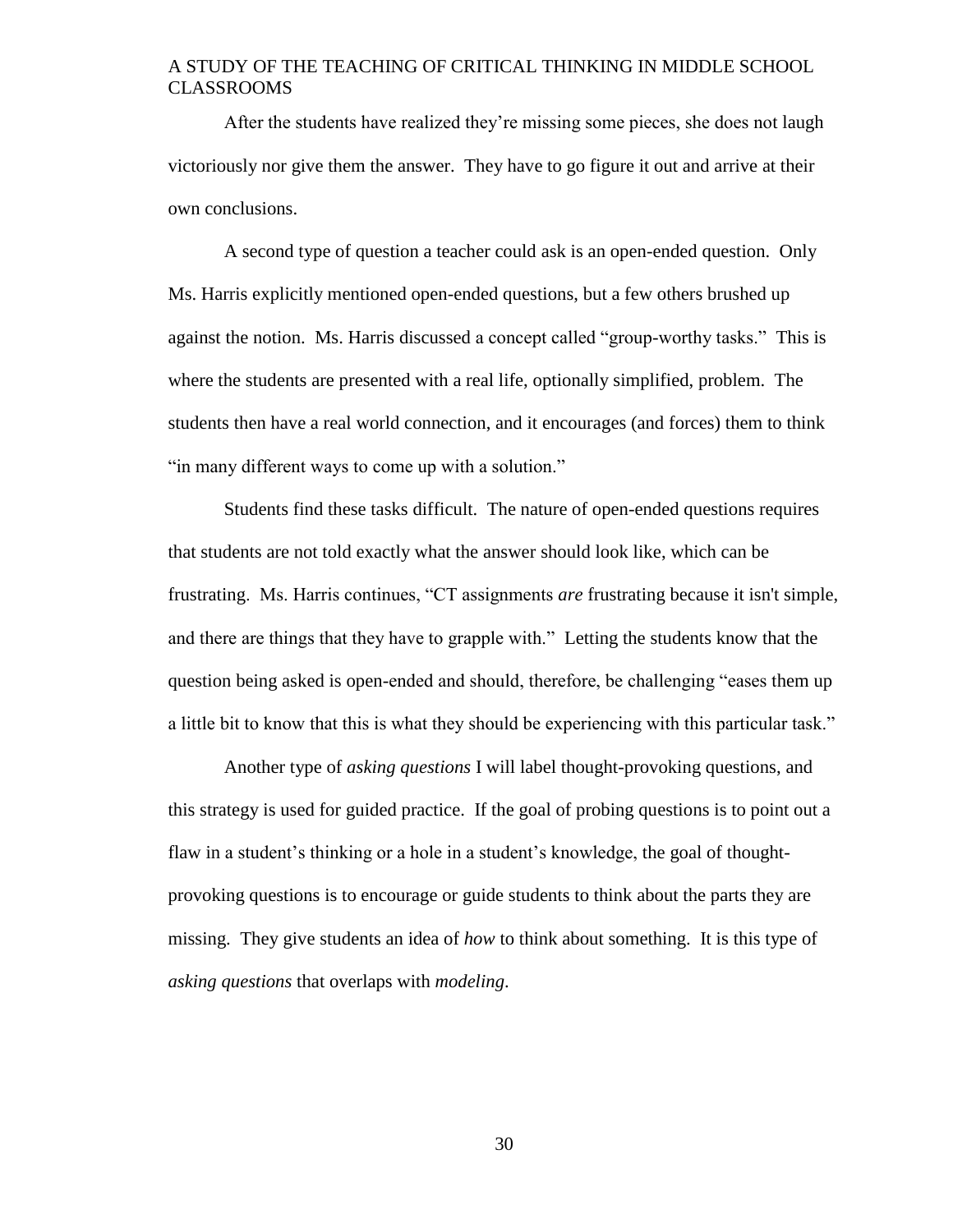#### *Modeling.*

<span id="page-36-0"></span>Ms. Clark relies entirely on asking questions in order to "make the kids do it". The other four teachers discussed how they model for their students what CT looks like.

Ms. Lei said, "I look at teaching CT as a scaffold and meeting optimal learning meaning that I'm going to have to model for my students first. Particularly working with remedial students I always primarily start off with modeling, showing them how I would  $d$ o [it]."

Ms. Williams uses thought-provoking questions to model for her students what CT looks like. She walks her students through each step, each thought that she would have solving the problem. "Well what causes that? Well, let's think back to what do I know about my parts that I can put together to answer that one little question? Okay, well then what causes that?"

Ms. Harris described a similar process. She pointed out that students need CT to be modeled because teachers assume too much about what students know and what they know how to do. Students don't know what it means to think critically (neither do researchers) so they have to see it done, thought-by-thought, and action-by-action: asking questions, making connections, doing research to fill gaps. "You give them a structure to start to be good at it themselves. And then you challenge them with it."

#### *Challenging students.*

<span id="page-36-1"></span>Challenging students is key to CT. This is because, as Ms. Harris put it, "CT assignments *are* frustrating because it isn't simple." If the assignment is not a challenge, then the students do not need to practice CT. Ms. Harris pointed out that even students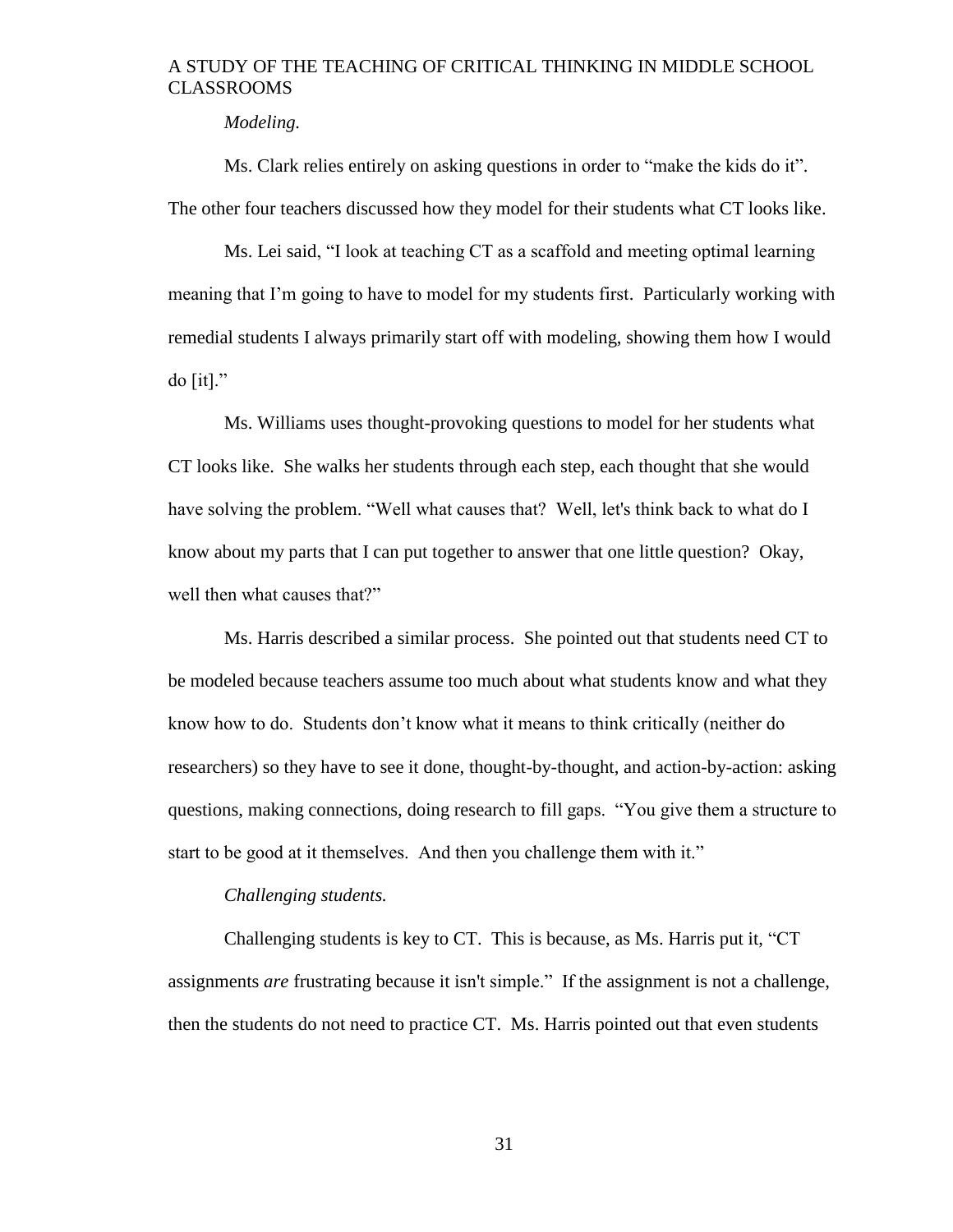who, for whatever reason, are naturally more inclined to think critically need to be challenged.

I think that you definitely have to challenge brains to the next level. For those synapses to make connections and for there to be growth and connections, I mean, somebody can be born with a high IQ, but you still need to foster it, you still need to challenge it in order for it to continue to grow.

Ms. Lei alluded to the fact that, eventually, good critical thinkers begin to challenge themselves. They become self-sufficient and can arrive at their own conclusions through good critical thinking.

#### *Groups.*

<span id="page-37-0"></span>Often students learn best when being taught by, or in groups of, their peers. They feel they are on equal footing and so are more confident that what they have to say has worth. This gets them more involved in their own learning, and allows them to take ownership of that learning.

One of the more popular methods for teaching CT in groups is the Socratic Seminar. This process involves having students pre-read several documents. During class, the students are given some questions to discuss and must back up their ideas with evidence from the reading. They also have to ask each other questions, challenging each other, and finally they must decide whether they agree or disagree with their classmates, and say why. This involves a great deal of practice of thinking critically.

Note each of these steps is a part of the definition of CT gleaned from these interviews. Pre-reading of several documents is *research* on a certain context, a certain *application*, and if it is done right, it is also performing *analysis* on those documents. Referencing the documents to support their thinking is *supporting with evidence*. Class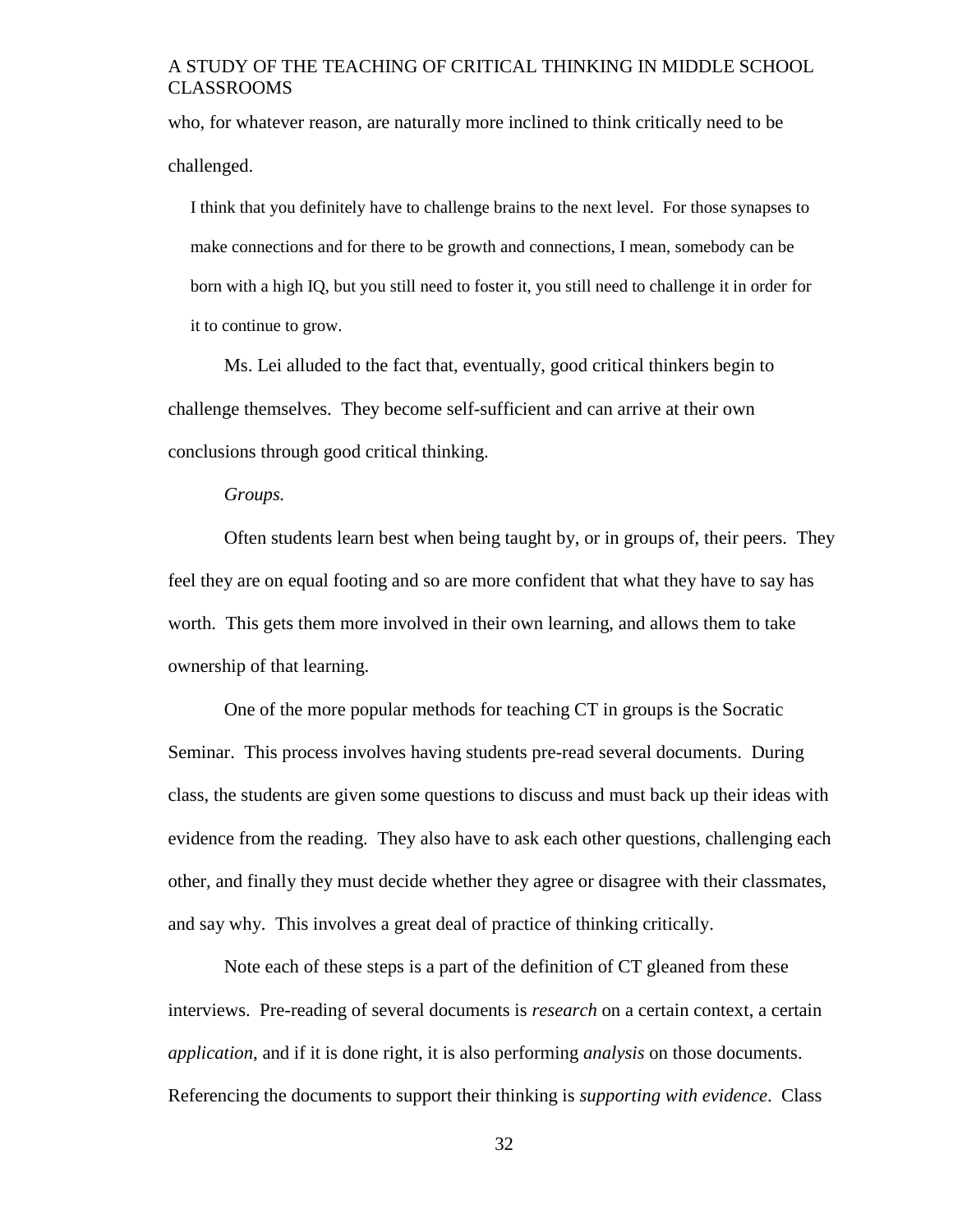discussion encourages *considering every side*, as does asking each other additional questions. Finally, agreeing or disagreeing with their classmates is *arriving at a conclusion*.

During Socratic Seminars, students must remain open-minded. Asking each other questions could (and should) include all three kinds of questions teachers use: openended questions to get the conversation started, probing questions to point out holes in each other's theories, and thought-provoking questions to get each other to think more deeply about the topic at hand. Ultimately, Socratic Seminars forces students to arrive at their own conclusions.

Socratic Seminars is a great method for assessing the CT abilities of a student, which is usually hard to do, especially for students who refuse to do work. Ms. Moore found that those students love Socratic Seminars because it allows them to show off their thinking abilities without having to write anything.

Obviously, Socratic Seminars is just one method of group work, but it came up with a couple teachers and highlights CT skills very well.

#### <span id="page-38-0"></span>*Difficulties of Teaching Critical Thinking*

If teaching were easy, we wouldn't have to think critically about it. We wouldn't have to develop methods to teach. So, it is in fact the difficulties of teaching that mold the methods to teach best.

#### *The quick answer.*

<span id="page-38-1"></span>So often, students want to rely on their first-thought answers. As CT involves slowing down and thinking deeply about the topic at hand, this instinct serves as CT's antithesis.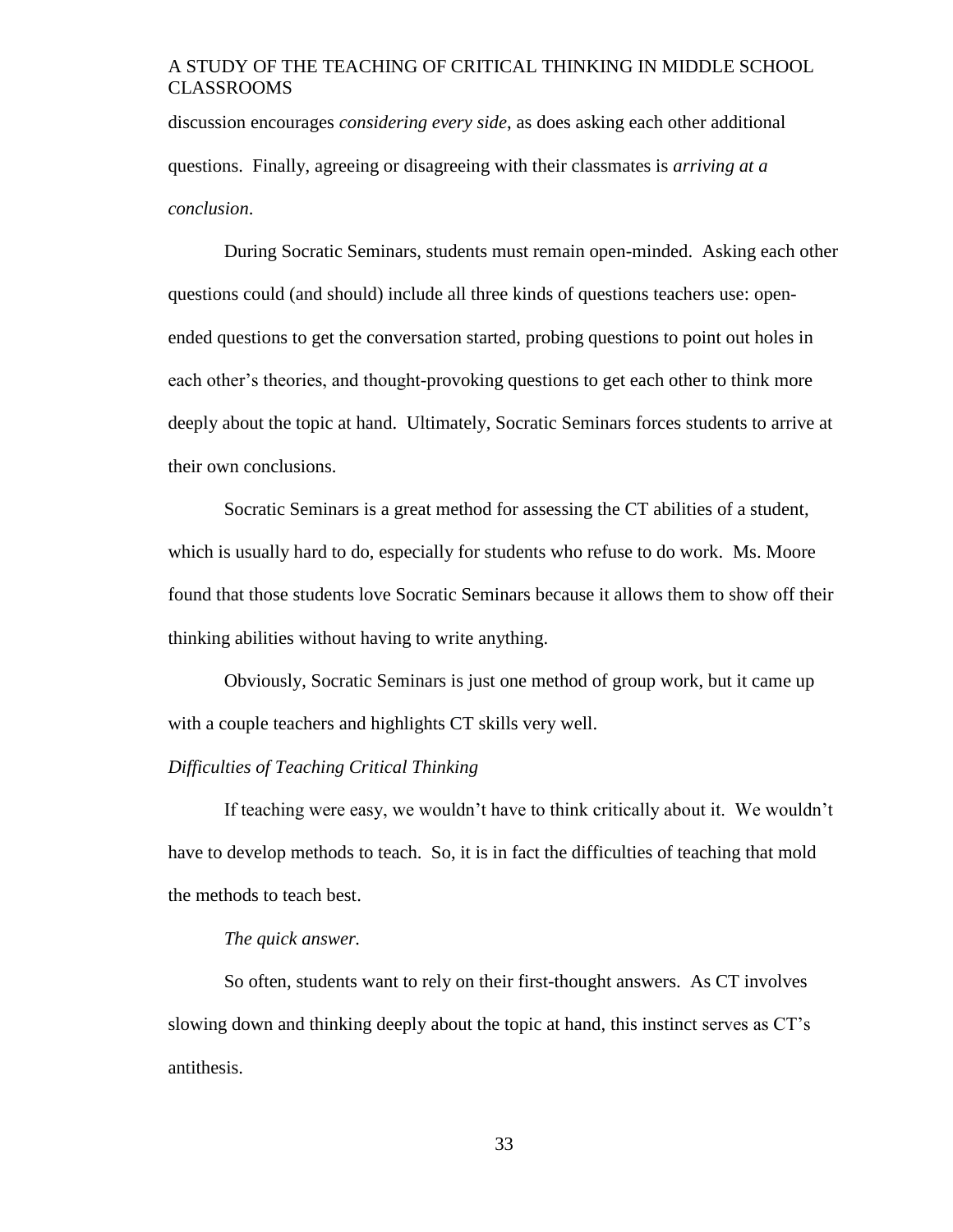Ms. Clark suspects a reason for this behavior is that our media makes everything instantaneous, relieving students of the burden of thinking. Further, the internet allows easy access to virtually any information a student would want, and present this information "in just two or three sentences max." This is often enough for the student, and they feel they now know the answer. So it is our quick-paced, instant gratificationbased lives stand in opposition to CT.

#### *Physiological development of middle schoolers.*

<span id="page-39-0"></span>Other teachers suggest the reason for this reluctance is developmental. Going through puberty is a lot to deal with. Between physical changes, social pressures, and other energy-draining circumstances of middle school life, investing the time and energy to critically analyze a subject that, from the student's point of view, doesn't immediately apply to life, is a challenge. Ms. Williams said that unless students are guided toward CT, they won't do it. Later, she pointed out that this energy is sometimes even difficult for adults to muster. Sometimes we just want the answer given to us so we can deal with the rest of lives.

#### *Parental support.*

<span id="page-39-1"></span>There are two aspects to parental support. The first is that teachers need their students' respect in order to be effective teachers. That respect is learned in the home. Ms. Lei contrasted her experience teaching in Japan to that in United States, saying that because education in Japan is directly paid for by the parents, they are a lot more stringent. This results in a greater amount of respect by both the parent and the student for the teacher. The teacher becomes not just the teacher but also "the counselor, and the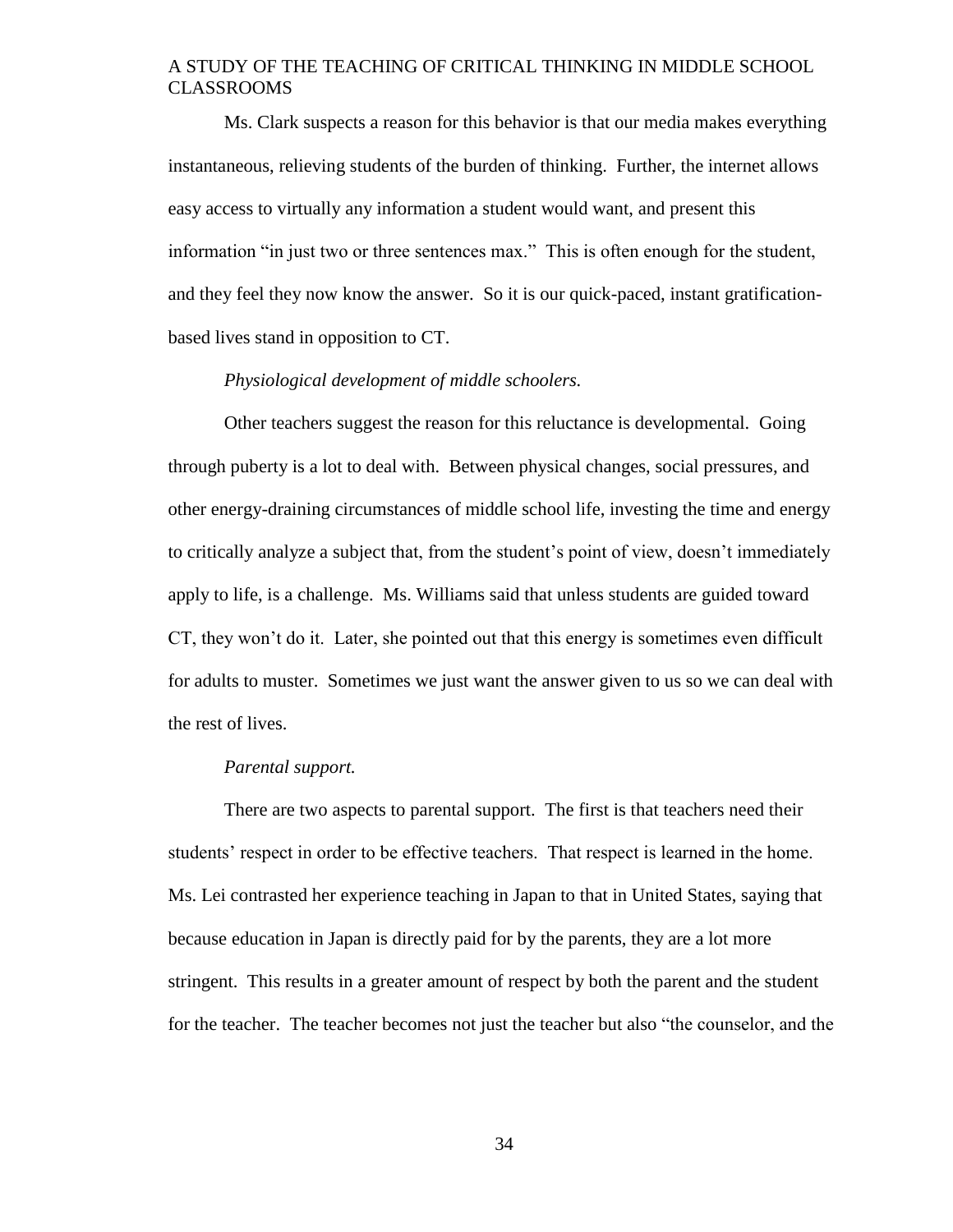parent at school. … That means I'm going to push you and not baby you." She was able to push students harder and further because she had that extra respect.

The second part of parental support is that teaching CT needs to happen first in the home. It needs to start well before middle school. Ms. Williams said that it should begin as soon as a kid is learning to move around. "It's really got to start from, I would say, parents, before they start school, and the moment they enter pre-school and on. And then we're just developing on those skills as we move on until they leave us." It is not just the parents' responsibility but also that of people in who come in contact with the child. Not all children have parents or good parents, and so it needs to be community members, the neighbors whose yard the kids play in. Everyone is responsible for teaching the younger generation to think critically.

#### *Confidence.*

<span id="page-40-0"></span>Students often lack the confidence to think critically about a topic. Ms. Moore said that students are afraid that because they think something different from the teacher, saying so will result in some form of humiliation or discipline. If students were encouraged to think critically more often and earlier, they would be more willing to challenge a teacher or another student in class and start a conversation. But as it is, students do their best to act as drones and just do whatever the teacher tells them to do.

When asked where students learn not to think Ms. Moore stated, Actually, school. I think that we put so many rules and rigidness of how you learn, and the way you learn, and make sure you sit in your desk appropriately, and you have these certain supplies and you do it a certain way. … We do that from like kindergarten. So that they stop. "Okay, well, I wouldn't have done it that way so obviously I'm wrong. So I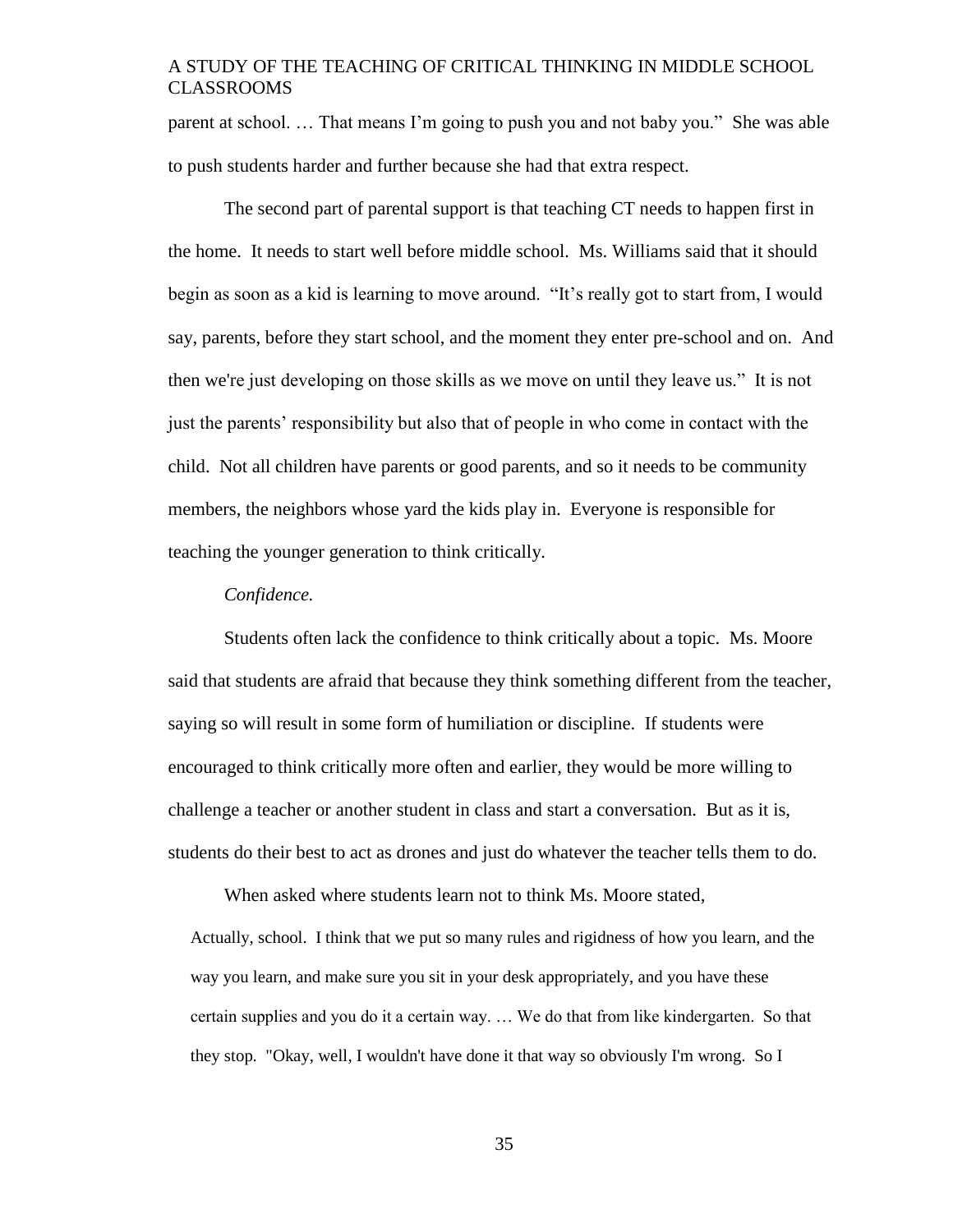better just do what teachers tell me, and I'm not going to even think for myself anymore." So I think that we're our own worst enemy when it comes to that.

Confidence plays a part in getting students motivated to think critically. They have been conditioned to believe that considering other sides of an issue is wrong or unnecessary. This greatly discourages creative thinking which many of the teachers said played some sort of role in CT, though that role varied.

#### *Teachers.*

<span id="page-41-0"></span>Critical thinking, not unlike other skills, must be taught by people who are good critical thinkers themselves. Ms. Williams states rather succinctly, "You can't really model and teach it in its little fashions to the students if you're not [a critical thinker] yourself."

Many times, when asked whether the interviewees did research on how to teach CT, the research or professional development training they did resulted in improving the teacher's own CT more than anything else, which in turn, they feel, helps them be better teachers of CT.

#### <span id="page-41-1"></span>**Implications**

The reason this study was conducted was a frustration with my peers' inability to critically think. That begged the question of who was supposed to teach them, which dovetailed into how it was being taught in schools today. I am not laying the blame on teachers—far from it. Ultimately, it is the individual's responsibility to expend the energy and think before acting. However, it is everybody's responsibility to teach and encourage everyone else to become better critical thinkers.

This study has two sets of implications: that for the individual, and that for the education system.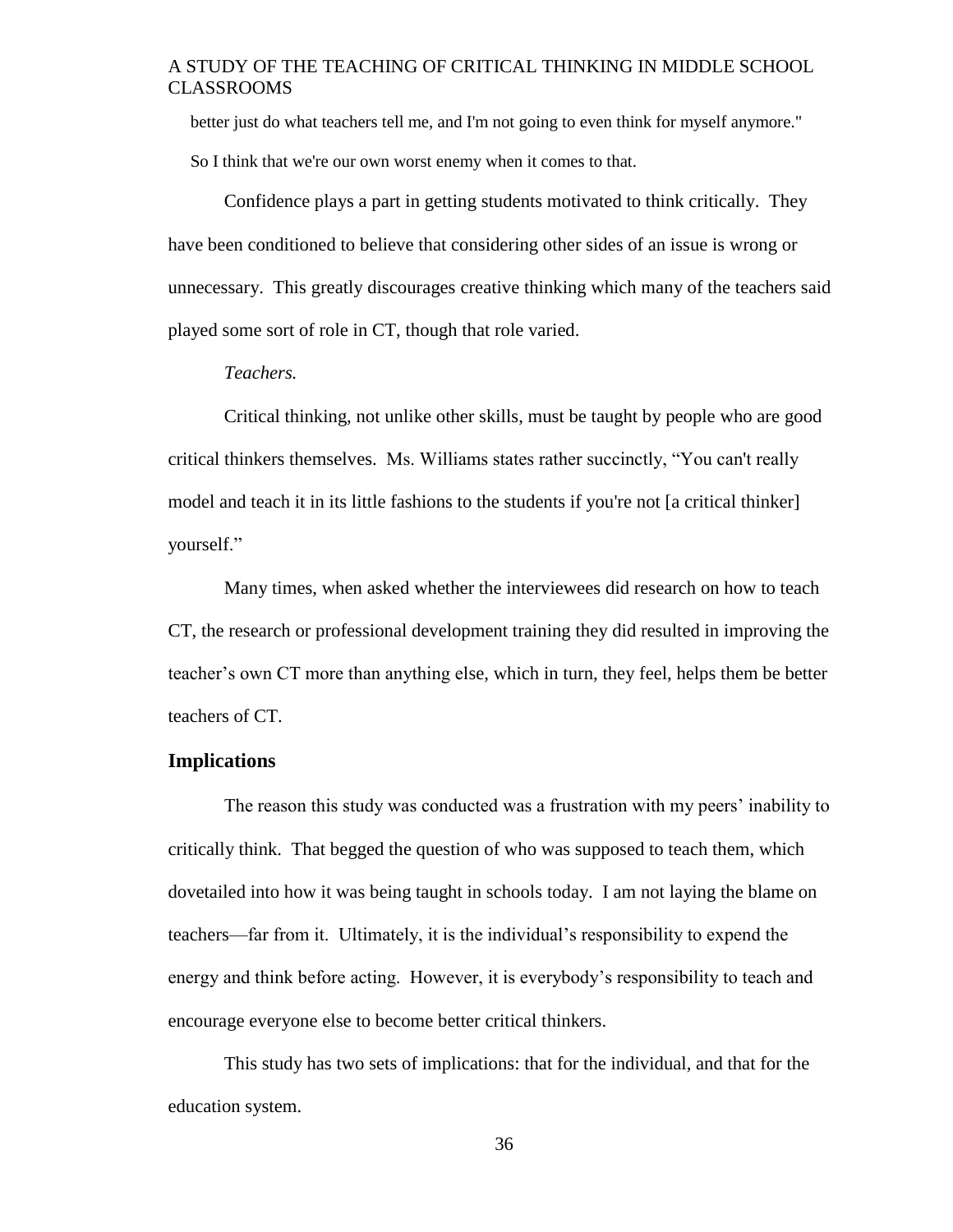#### <span id="page-42-0"></span>*The Individual*

If you aspire to be a good critical thinker, then it is important to remain openminded. Question the validity of information, but only to the point where it is helpful in moving forward. There *are* good sources of information out there, and trusting nothing gets you nowhere. Just give everything its due diligence. Resist the first-thought answer. Before you make a claim, do the research so that you can back it up with evidence, and make sure you have considered every angle. Strive for a conclusion, even a temporary one.

Be civil. Even with all the information Google has to offer, multiple viewpoints may still be valid until more research is done. And eventually, some cases may come down to opinion, in which case it is okay to disagree with someone.

Finally, think ahead. Don't act without first considering the consequences of that action.

#### <span id="page-42-1"></span>*The Education System*

Studying how these five teachers grow their students into critical thinkers has made one thing abundantly apparent. Students must reach their own conclusions. The methods for achieving this goal are varied and depend on what the teacher finds most successful for the combination of the teacher and the class he or she is teaching. Asking questions seems to be key to any method. It is important that a student be taught how to reach those conclusions, and that they are slowed down, challenged to think deeper than they want to. The process is more important than the content. An avid learner can find the content on one's own. A vessel of content with no meaningful connections to how it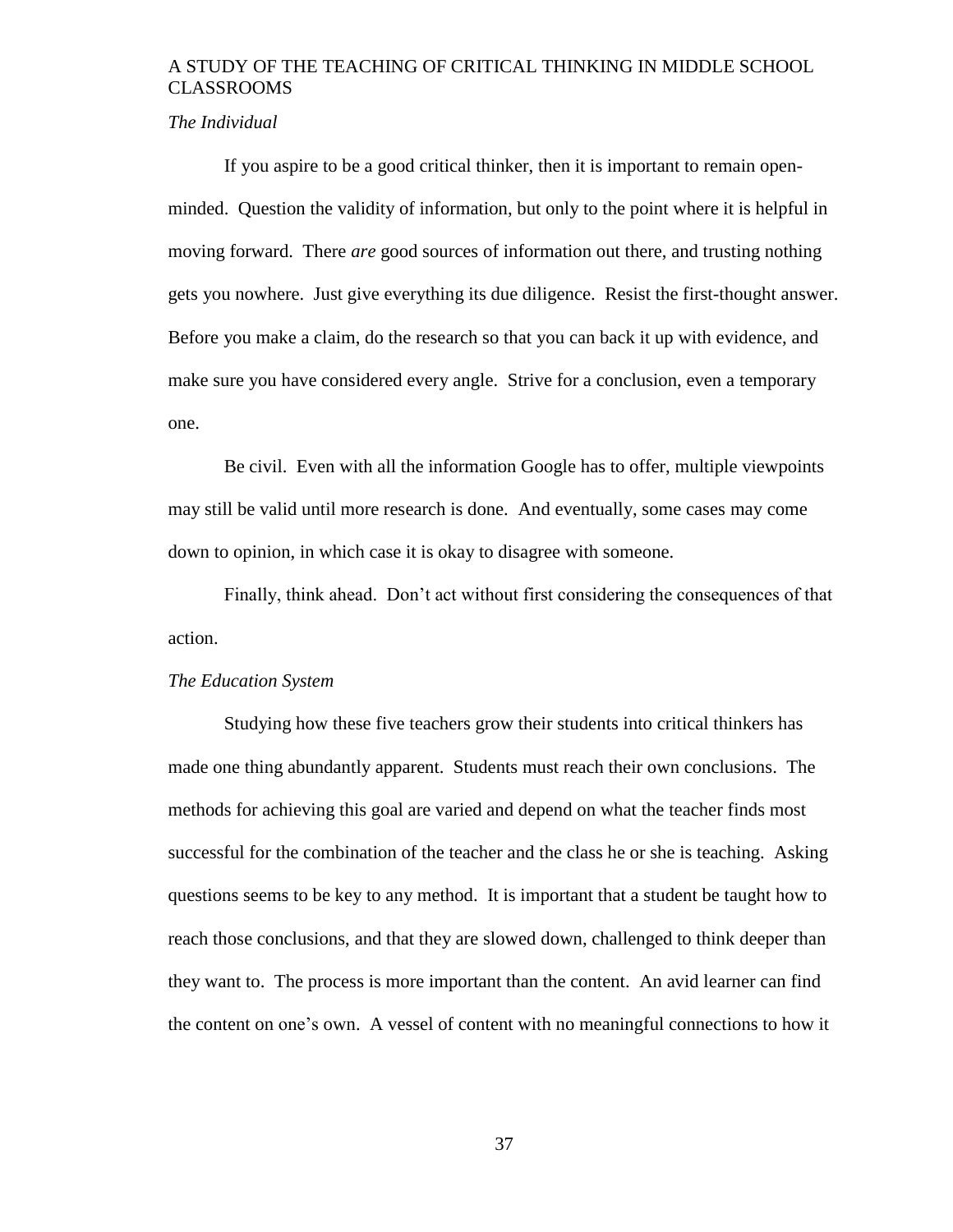affects the student and the world around them, and with no drive to make those connections, will quickly forget the content.

The education system doesn't just involve teachers. It involves the government, and it involves the community. Teachers need support, not blame. They need respect, and more importantly, students need to see parents respecting teachers, so that that same respect is reflected in the classroom. Parents need to challenge their kids to learn, to ask why, and what if, and then to find the answers to those questions. Students need the confidence, the permission to think differently and to be wrong once in a while.

The American government is pushing CT hard right now. It would be helpful if they gave us a definition.

Finally, we do need good teachers. A bad critical thinker cannot model good critical thinking. This doesn't mean we fire the bad critical thinkers; it is a challenge to grow in their CT ability. Critical thinking is a skill.

#### <span id="page-43-0"></span>*What Next?*

Future research might tackle the question of why middle schoolers (and adults) fight to stick to their first-thought conclusions, and how best to curb that tendency. It might identify some people with high CT abilities and learn how they were taught to become such. And for the tenacious, there's still that definition.

#### <span id="page-43-1"></span>**Conclusion**

Critical thinking is crucial to the development of society as well as to the individual's wellbeing. Its definition eludes us to this day, but many people have working definitions that fit most cases. Methods for teaching critical thinking are varied, but the common goal is for the student to learn to reach their own conclusions. It is the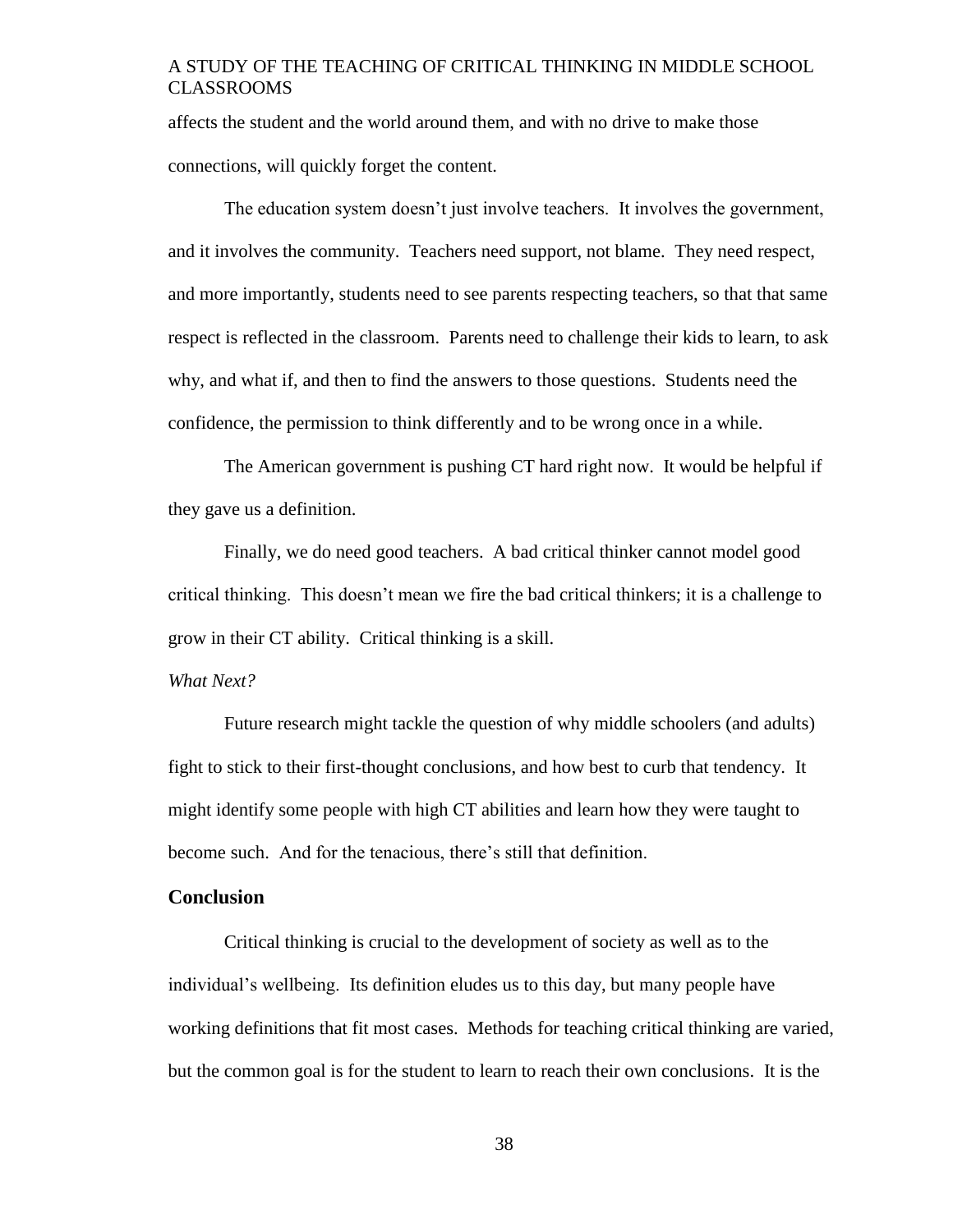responsibility of every person to be involved in nurturing and growing our youth into

good critical thinkers.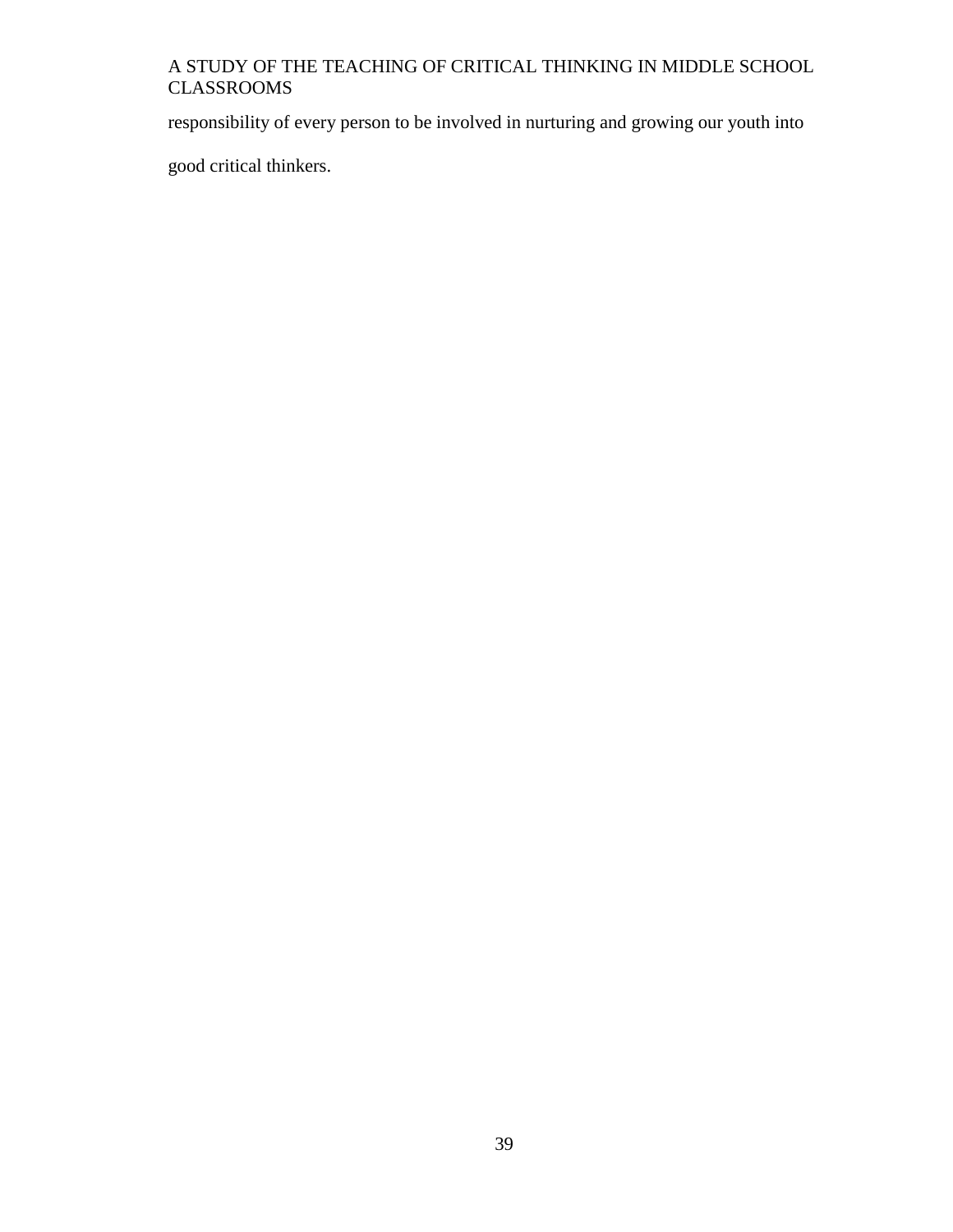#### **References**

- <span id="page-45-0"></span>Barzun, J. (1981). *Teacher in America.* Indianapolis: Liberty Press. (Original work published in 1945.)
- Clark, J. H., & Biddle, A. W. (Eds.). (1993). *Teaching critical thinking: Reports from across the curriculum*. Englewood Cliffs, NJ: Prentice Hall.
- Clifford, G. (1984). Buch un lessen: Historical perspectives on literacy and schooling. *Review of Educational Research*, 54, 472-500.
- Ennis, R. H. (1962). A concept of critical thinking. *Harvard Educational Review, 32*(1), 81-111.
- Ennis, R. H. (1985). Goals for a critical thinking curriculum. In A. L. Costa (Ed.), *Developing minds: A resource book for teaching thinking*. Washington, DC: ASCD.
- Facione, P. A. (1990). *California critical thinking skills test manual*. Millbrae, CA: California Academic Press.
- Frederiksen, N. (1984). Implications of cognitive theory for instruction in problemsolving. *Review of Educational Research*, 54, 363-408.
- Goodkind, T. (1994). *Wizard's first rule*. New York: Tom Doherty Associates, Inc.

Grant, G. (1988) *Teaching critical thinking.* New York: Praeger Publishers.

Holley, D., Boyle, T. (2012). Empowering teachers to author multimedia learning resources that support students' critical thinking. *European Journal of Open, Distance and E-learning*. 1. Retrieved from

http://eurodl.org/materials/contrib/2012/Holley\_Boyle.pdf

McPeck, J. (1981). *Critical thinking and education*. New York: St. Martin's Press.